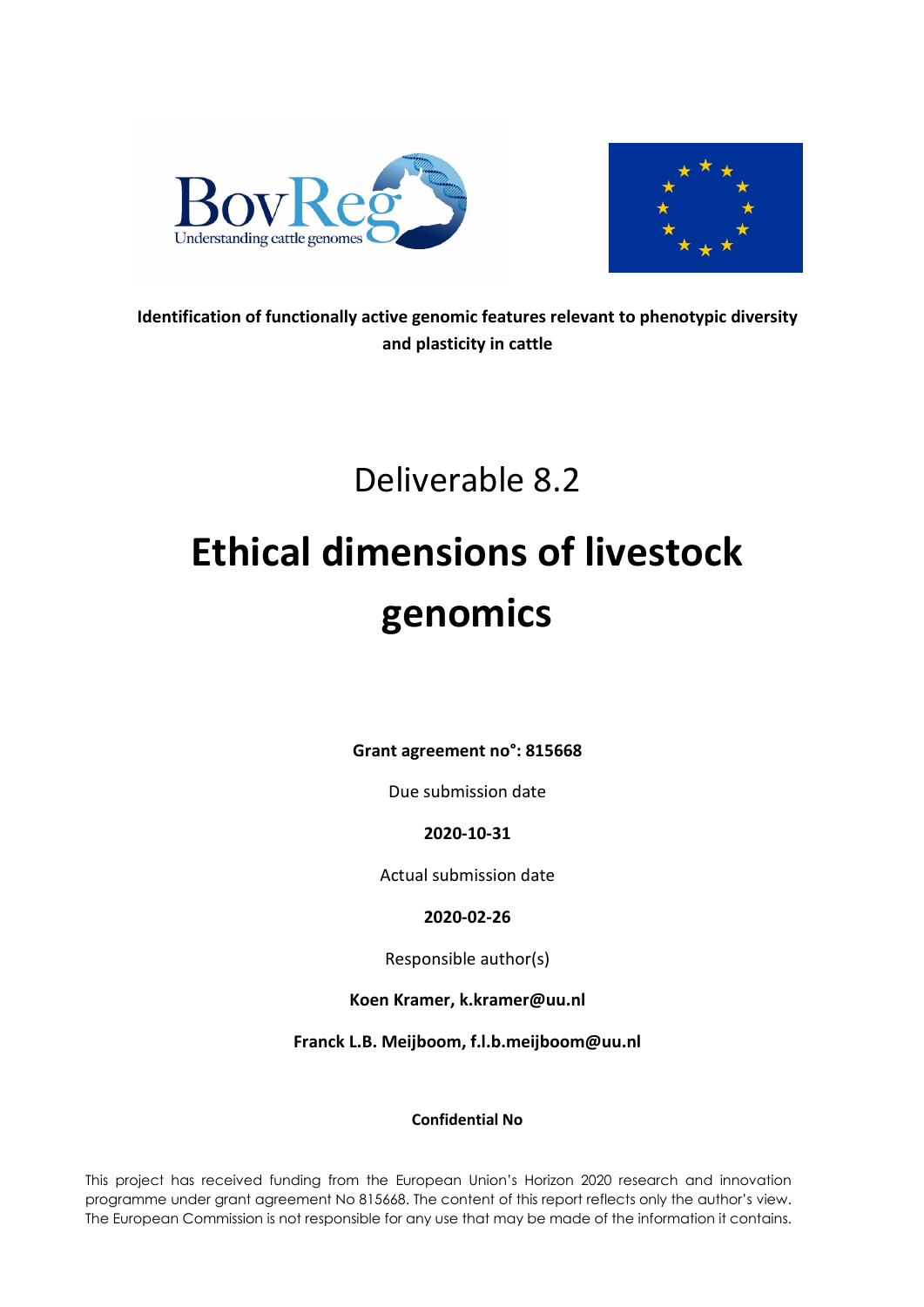#### **DOCUMENT CONTROL SHEET**

| Deliverable name                                               | Ethical dimensions of livestock genomics |  |
|----------------------------------------------------------------|------------------------------------------|--|
| Deliverable number                                             | 8.2                                      |  |
| Partners providing input to this<br>Deliverable                | WP8 partners                             |  |
| Draft final version<br>circulated by lead party to:<br>On date | All partners in WP                       |  |
| Approved by (on date)                                          | FBN as Coordinator (2020-02-26)          |  |
| Work package no                                                | 8                                        |  |
| <b>Dissemination level</b>                                     | Public (PU)                              |  |

#### **REVISION HISTORY**

| <b>Version number</b> | <b>Version date</b>                            | Document name                    | Lead partner |
|-----------------------|------------------------------------------------|----------------------------------|--------------|
| D8.2 v1               | 2021-02-19                                     | BovReg deliverable 8.2 v20211902 | UU           |
| D8.2 v2               | 2021-02-26<br>BovReg deliverable 8.2 v20210226 |                                  | UU           |
|                       |                                                |                                  |              |

#### **Changes with respect to the DoA (Description of Action)**

This deliverable was completed and delivered late. The content of the deliverable conforms to the description of action in the BovReg project plan.

#### **Dissemination and uptake**

This deliverable concerns ethical aspects of (developments in) genomic selection in livestock breeding and should be available in the public domain. It will therefore be made available for consultation at the BovReg website.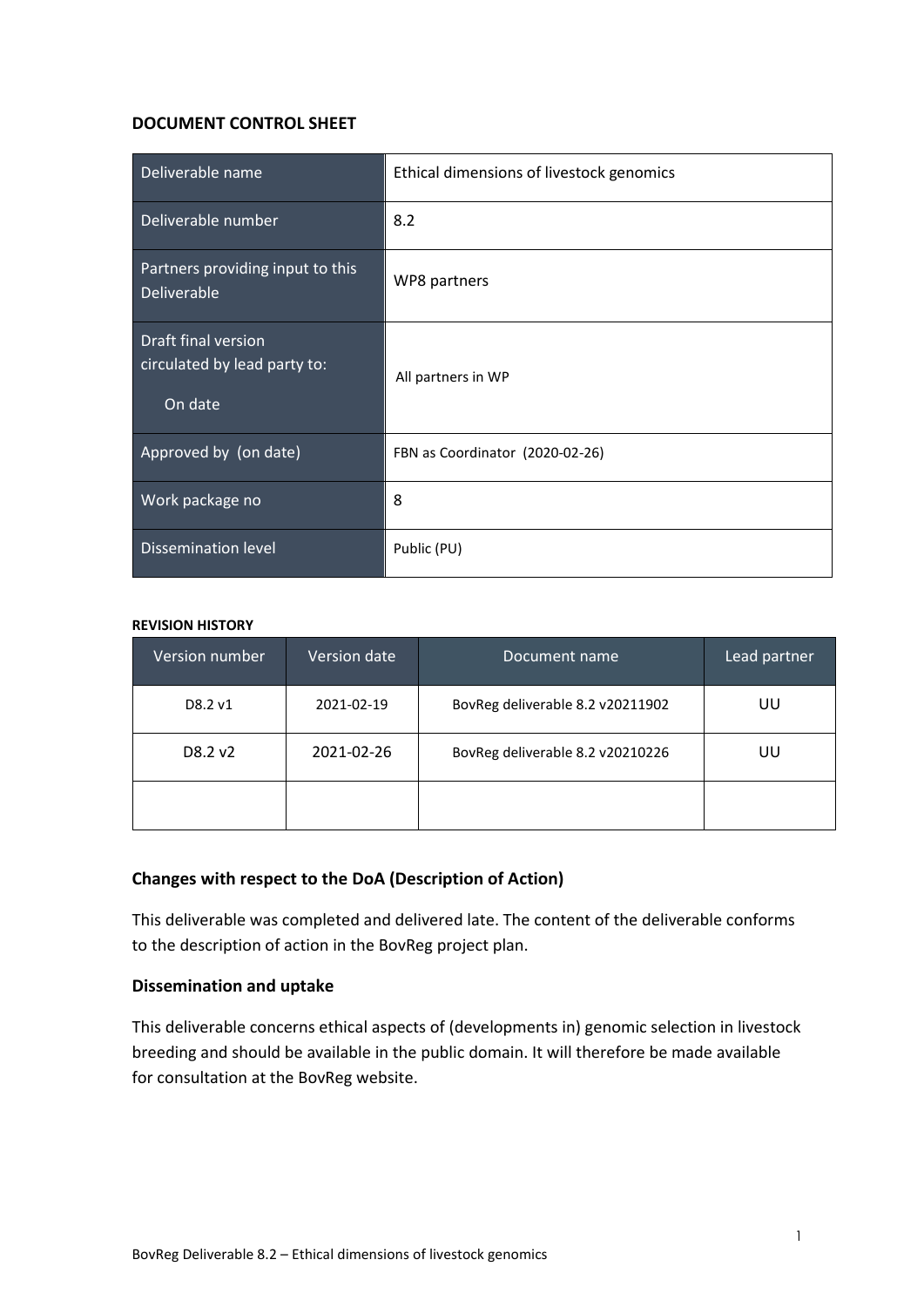# **Table of Content**

<span id="page-2-0"></span>

| 2. |  |
|----|--|
|    |  |
|    |  |
|    |  |
|    |  |
|    |  |
|    |  |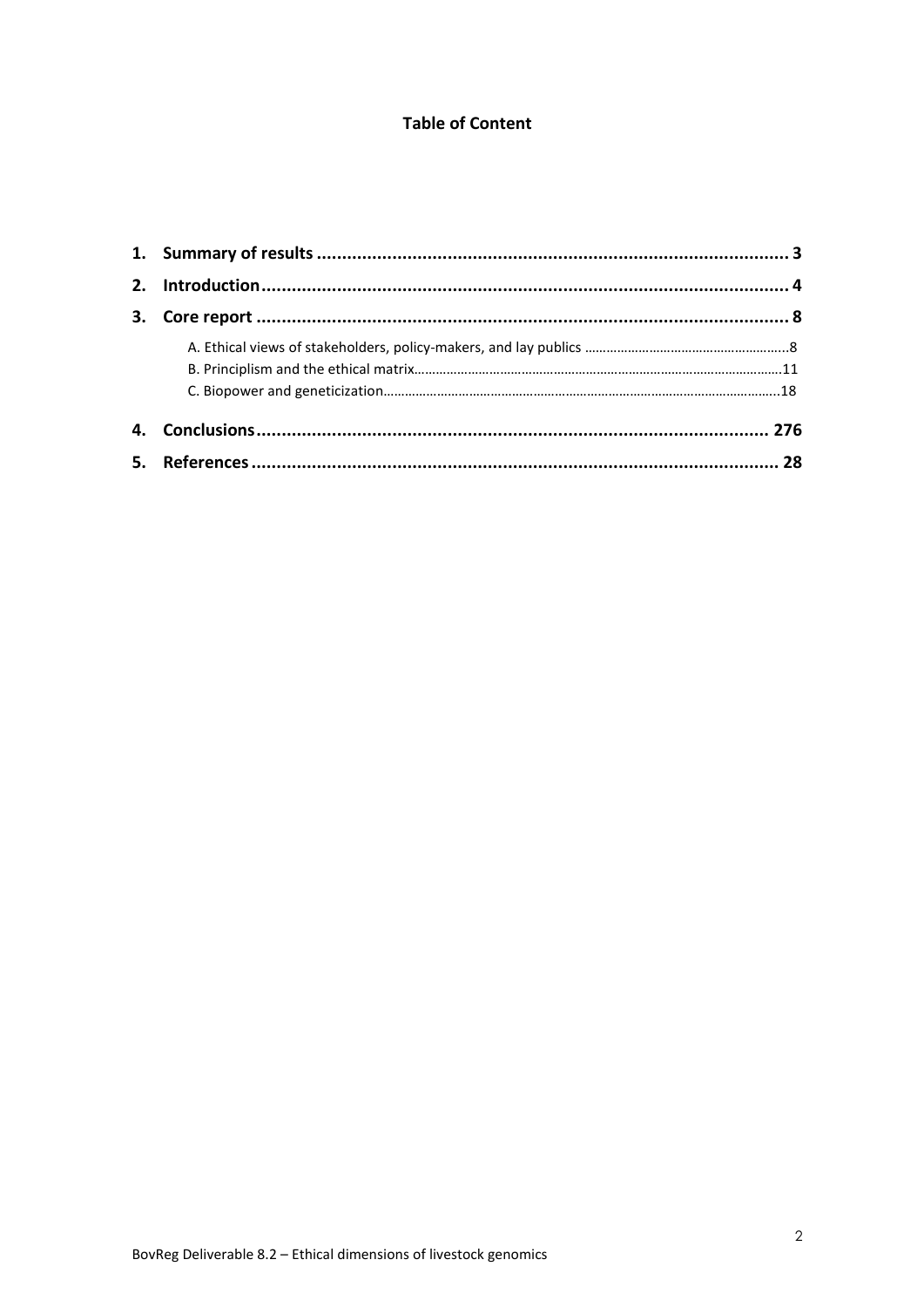#### **1. Summary of results**

This report discusses ethical dimensions of (developments in) genomic selection in livestock breeding, based on literature review. It discusses relevant ethical values behind EU agricultural policy; ethical questions that can be raised on the basis of public considerations with respect to new technologies more generally; ethical considerations based on the application of a mainstream ethical approach ('principlism') to genomic selection; and ethical questions based on the concepts of 'biopower' and 'geneticization'.

Ethical considerations identified in this report relate to potential human and environmental advantages of using genomic selection in animal breeding; to positive and negative impacts on animals and human-animal relations; to possible societal or interhuman impacts; and to the rationales and purposes underlying animal breeding in general.

These considerations are presented as concepts and questions in a preliminary heuristic framework that supports further ethical deliberations and evaluations of (developments in) genomic selection.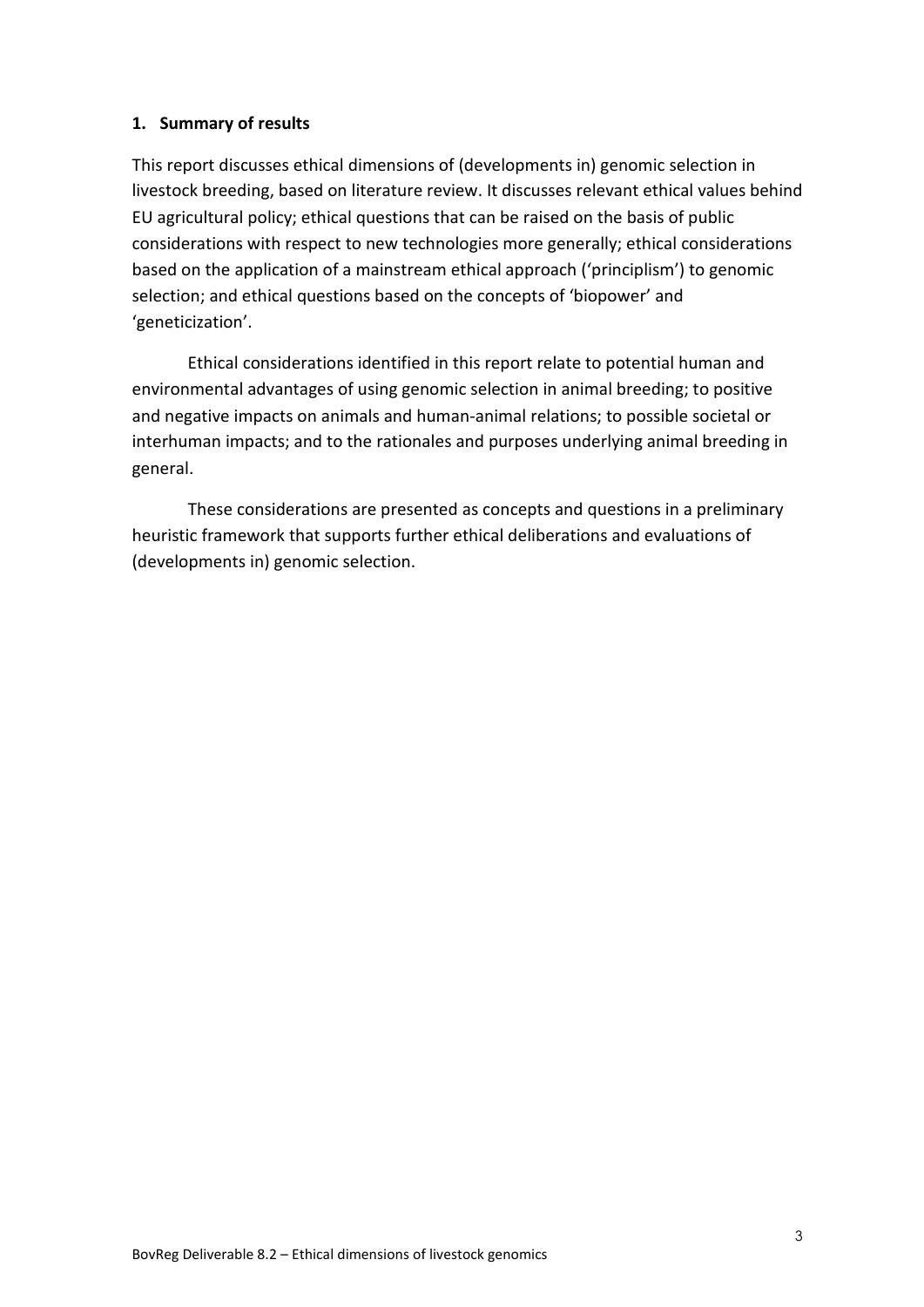#### <span id="page-4-0"></span>**2. Introduction**

The current report presents an ethical analysis of the application of genomic selection in animal breeding. It reviews literature addressing ethical aspects of genomic selection, including a report on the societal context of innovations in cattle genomics that has previously been published as a part of the BovReg project (Kramer & Meijboom 2020). It also draws on a selection of literature to discuss the strengths and limitations of the ethical analyses that have been published hitherto. The report results in a preliminary heuristic framework that is helpful for further ethical deliberation on and evaluation of (developments in) genomic selection in livestock breeding.

This report is part of a work package (WP8) from the 'BovReg' project on societal and ethical issues with respect to genomic selection in cattle breeding. It builds on a previous report from this work package on the societal context of innovations in cattle genomics (Kramer & Meijboom 2020) and will (together with this previous report and the outcomes of a 'democs' public engagement card game) be used to inform the development of an ethical framework that will facilitate stakeholders to address societal and ethical dimension of livestock genomics. The report published previously within this work package (Kramer & Meijboom 2020) also discussed the science behind genomic selection, including new developments within the 'omics' sciences that would allow basing breeding decisions on a wider range of biological parameters, and discussed (potential) applications of genomics in cattle breeding. These issues will not be covered in the current report.

In some places, this report considers the ethical implications of new developments in genomic selection, including its proposed application to pursue emerging breeding goals (such as reduced methane emission and improved disease resistance) and the use of additional biological parameters to predict the phenotypic results of breeding decisions ('biology-driven' genomic selection, see Kramer and Meijboom 2020). But except where noted otherwise, this report addresses the ethical aspects of breeding approaches informed by genomics more generally. A systematic assessment of the ethical differences between different approaches within genomic selection could be based on the ethical concepts and questions identified here, but is not within the scope of the current report.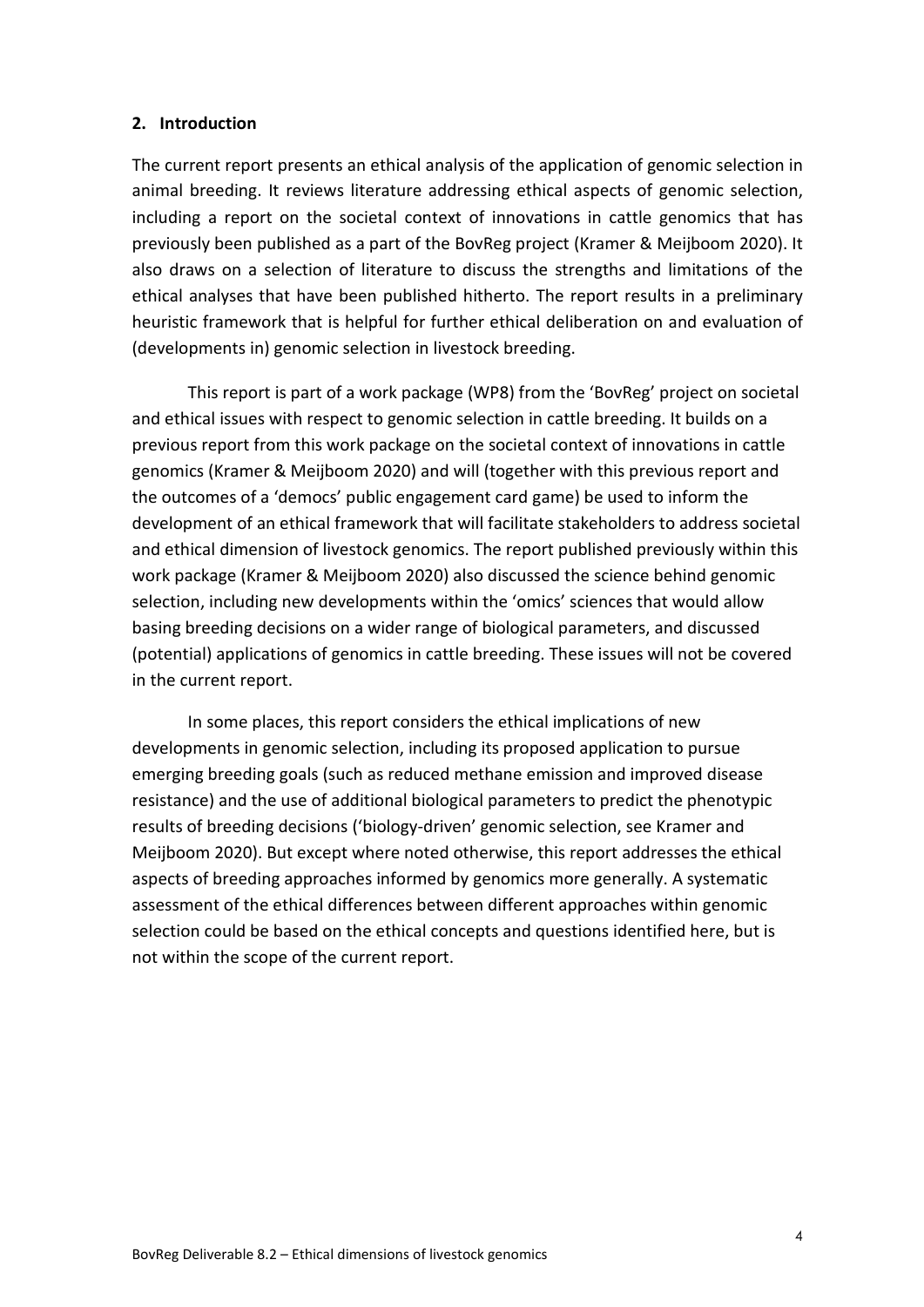Published analyses addressing ethical aspects of genomic selection are based on different views about what an ethical analysis entails. The current report distinguishes four types of ethical analysis, which vary along two axes (see figure 1 below). An ethical analysis can (as explained below) be either more heuristic or more evaluative, and can ask either what new ethical issues are raised by genomic selection or ask what ethical issues it raises that previous breeding approaches also raised.



At the left end of the horizontal axis, a *heuristic* analysis aims primarily to *identify* a range of ethical considerations with respect to the adoption of genomic selection in animal breeding, without offering a final verdict on whether this change in breeding practices is ethically desirable. It must be assumed in such an analysis that the ethical considerations identified have some ethical weight or appeal, but it is not the point of such an analysis to reach an overall ethical evaluation of the issue.

At the right end of the horizontal axis, by contrast, an *evaluative* analysis does aim to offer such an overall evaluation. This can be informed by a wide range of ethical considerations revealed through a heuristic analysis, in which case reaching an ethical conclusion involves weighing all the considerations found. Views may differ on whether a thorough heuristic analysis is always required. From some ethical perspectives, overall ethical acceptability may be determined by a limited set of considerations. For example, some animal rights advocates argue that breeding and farming animals for meat production is necessarily wrong (e.g. Regan 1982), which means that an ethical evaluation of genomic selection in animal breeding need not consider possible benefits to humans, as these are from this perspective simply irrelevant.

At the top of the vertical axis, ethical analysis focuses on the *novelty* of genomic selection. The introduction of genomic selection in animal breeding could for example be analysed by comparing genomic selection to traditional selective breeding and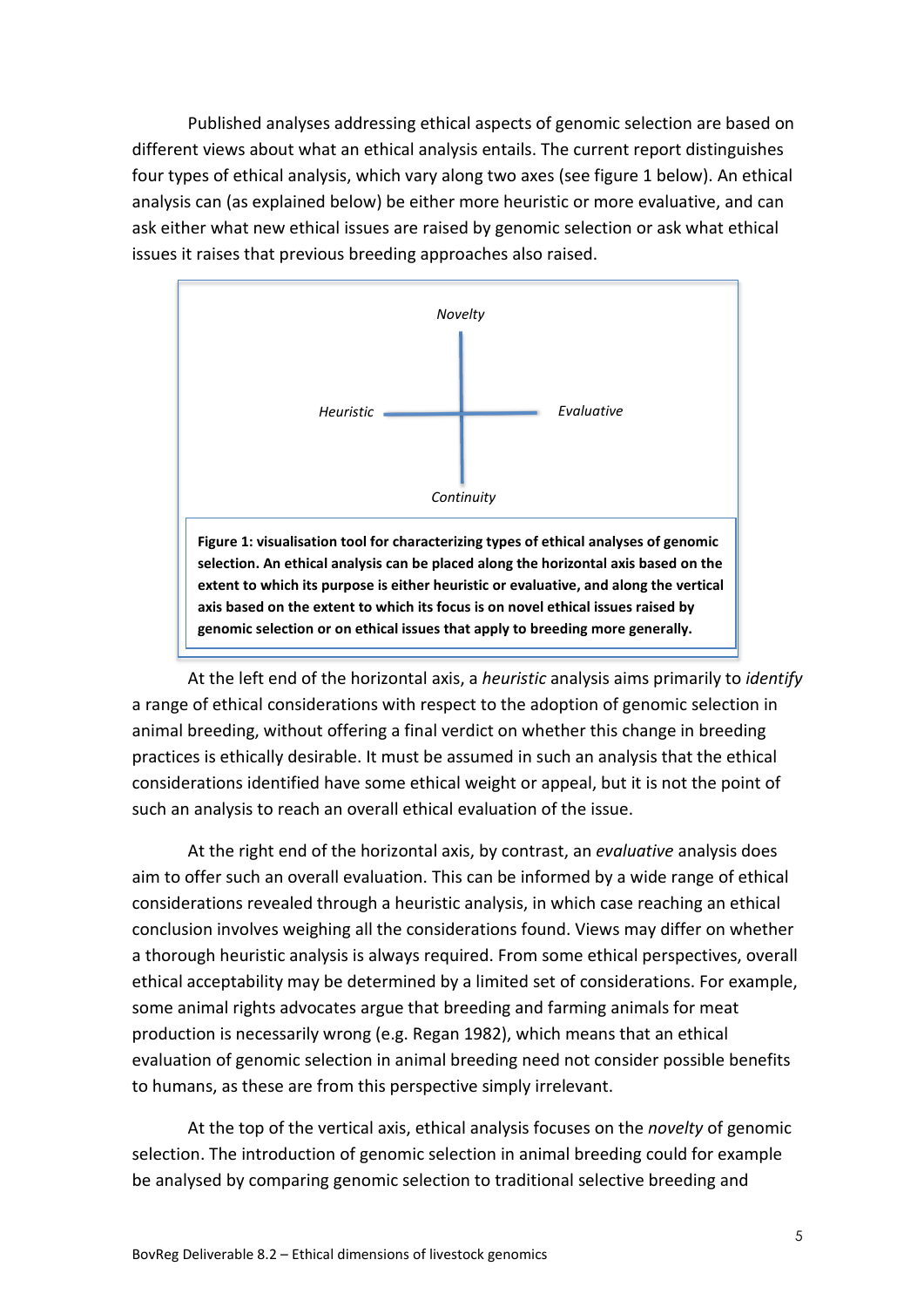considering whether the differences give rise to new ethical issues. This comparison may not always be explicit; traditional selective breeding may for example be taken as a baseline for comparison implicitly. There may also be an implicit assumption that the status quo is ethically acceptable, and that present issues do not need to be reexamined in the light of the new developments.

At the bottom of the vertical axis, analysis focuses on the *continuity* of genomic selection with previous techniques and existing practices. This type of analysis involves asking how the adoption of genomic selection relates to existing ethical issues with respect to the breeding and farming of animals; whether it solves these, perpetuates them, or even aggravates some issues. For example, some analyses have situated genomic selection within ongoing processes of 'rationalization' and 'geneticization' in animal breeding and farming, and have addressed the ethical dimensions of those wider processes.

An ethical analysis can be both heuristic and evaluative. As mentioned above, an analysis offering an overall evaluation of genomic selection can be based on a careful identification of relevant ethical considerations. In addition, a heuristic analysis is always to some extent evaluative: such an analysis must assume that the considerations identified have at least *some* ethical appeal, even if it does not aim to reach an overall ethical judgment about genomic selection. An ethical analysis can also address both the novelty of genomic selection and its continuity with previous breeding approaches.

Distinguishing these axes nevertheless helps to assess the few ethical analyses of genomic selection that have been published so far. As discussed later in this report, Coles et al. (2015) offer an ethical analysis that is mainly heuristic and focused at the novelty of genomic selection. By contrast, Holloway and colleagues and Twine (2010) discuss at length in what sense genomic selection is continuous with previous breeding approaches, which leads to a more clearly evaluative analysis in Twine (2010) than in the works of Holloway and colleagues. We will see that these approaches have strengths and limitations that correspond to the type of analysis pursued, which underscores the need to critically assess the aims of any ethical analysis of genomic selection.

Distinguishing these axes also helps to clarify the aim and scope of this report itself. Its aim is primarily heuristic: it presents a range of ethical considerations with respect to genomic selection (and related techniques) that seem to have at least some ethical appeal, but it does not strive to offer an overall ethical judgment of the use of genomic selection in animal breeding. It discusses not only novel ethical issues associated with genomic selection, but also ethical issues in animal breeding that are applicable to both genomic selection and earlier breeding approaches.

In sections A and B of the core report (see chapter 3), we consider two approaches that mainly have heuristic aims. Section A seeks to draw ethical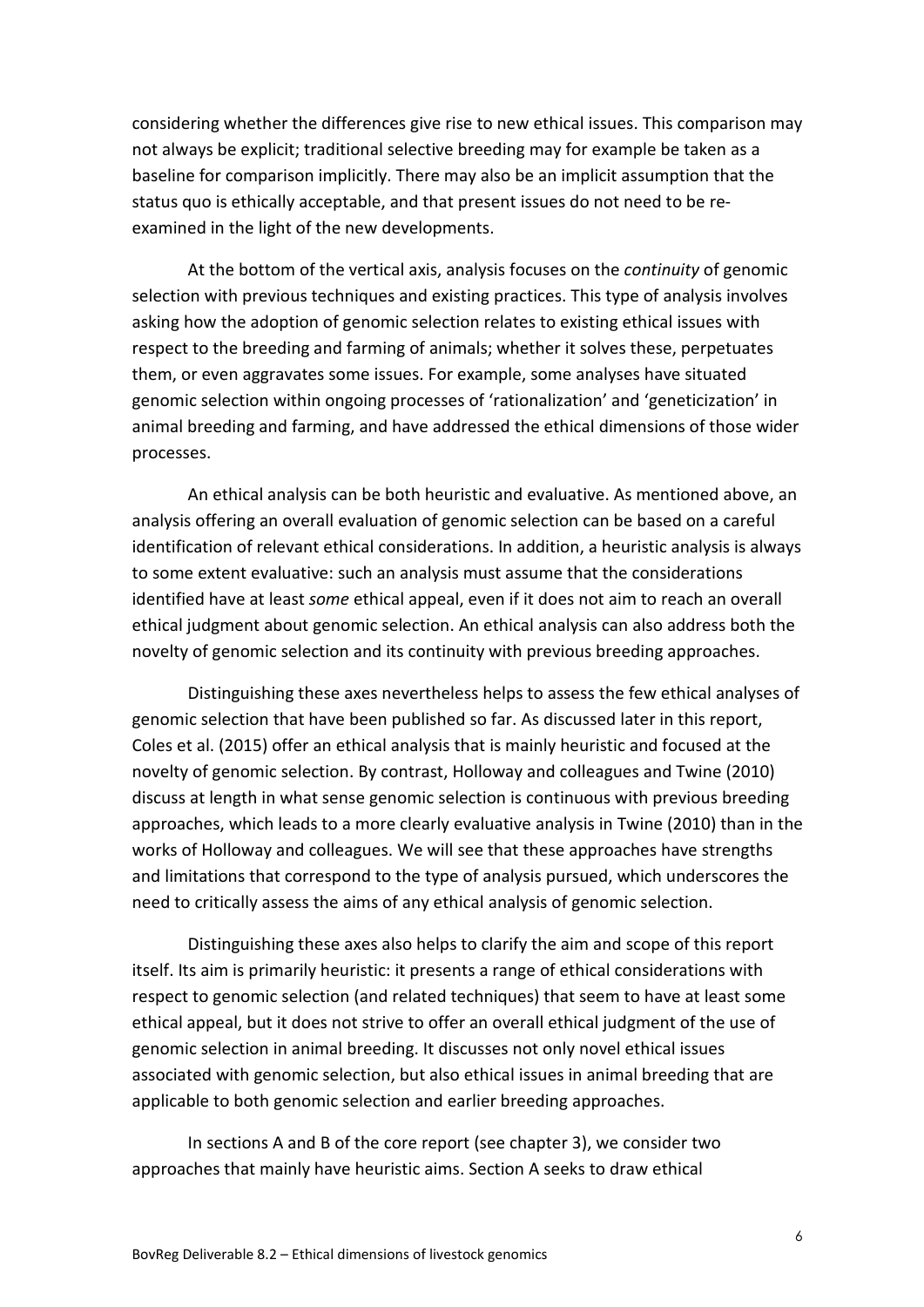considerations from policy documents and from expert and lay deliberations on genomic selection. In the absence of a sufficiently developed base of literature on the subject, we build on the analysis of policy aims and societal concerns that was offered in a previous report on the societal context of innovations in livestock genomics (Kramer & Meijboom 2020). Section B uses a second heuristic approach, which is to consider a range of mainstream ethical theories to see what ethical perspectives these may open up on genomic selection. The focus will be on Coles et al. (2015), which applies an approach called 'principlism' to genomic selection. Section C then considers the approaches of Lewis Holloway and colleagues (Holloway & Morris 2008, Holloway & Morris 2012, Holloway et al. 2011, Morris & Holloway 2014) and Richard Twine (2010). The authors place genomic selection in a wider development of 'geneticization' and the application of what they term 'biopower' to animals, but this leads to a more pronounced evaluative stance in Twine's work than in the works of Holloway and colleagues. The ethical considerations and with respect to genomic selection that are identified in sections A through C are summarized and integrated in the conclusion (see chapter 4) of this report.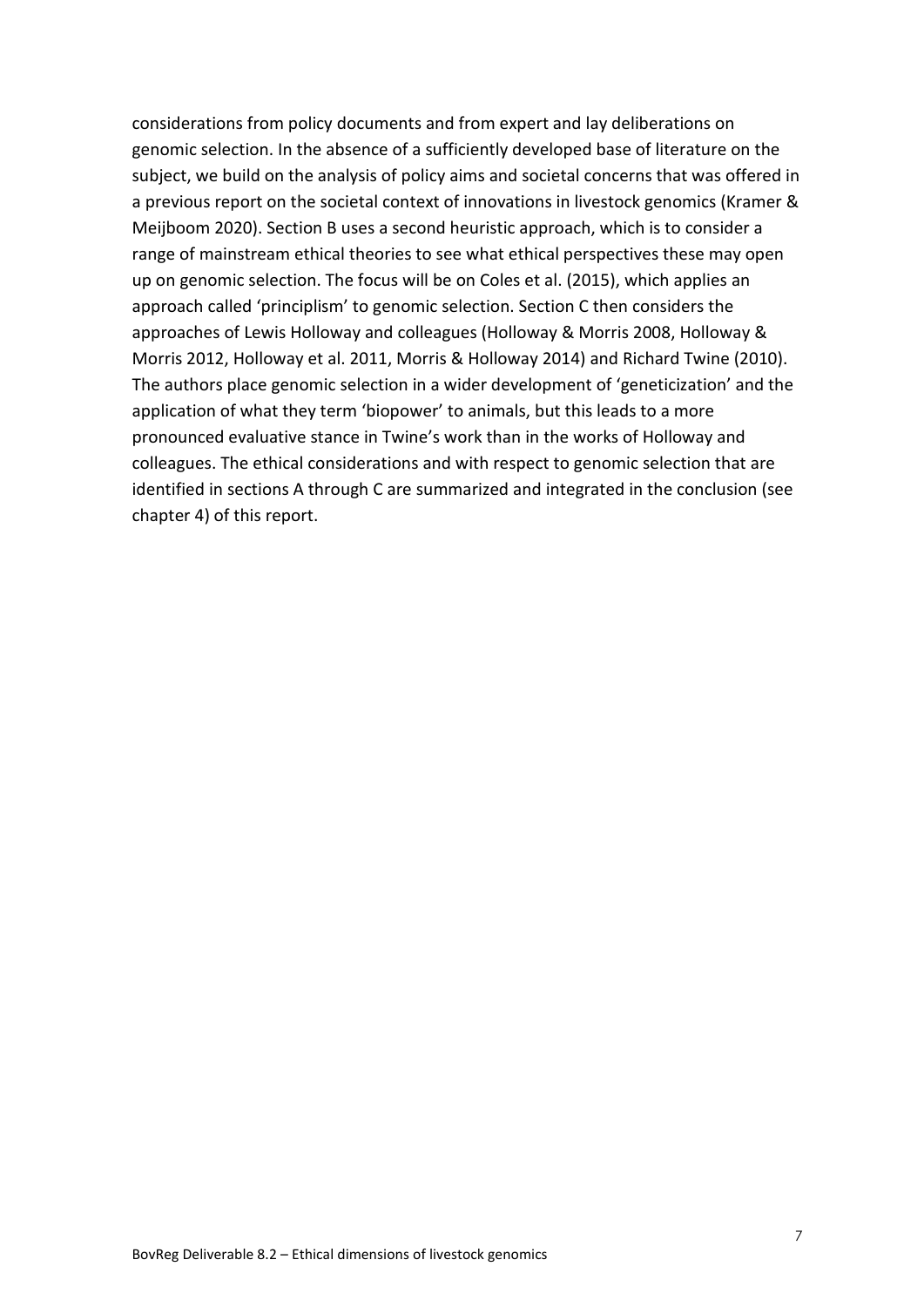#### <span id="page-8-0"></span>**3. Core report**

#### **A. Views of stakeholders, policy-makers and lay publics**

A first heuristic approach would be to identify views of stakeholders, policy-makers and lay publics with respect to genomic selection in livestock breeding, and to consider whether these are ethically relevant. The current section presents some views that seem to have at least some ethical appeal. Their ethical relevance is confirmed in section B by showing that these views can be connected to concepts from mainstream ethics.

#### *Empirical research*

Research into the views of stakeholders, policy-makers and lay publics with regard to genomic selection in cattle breeding is very limited. The lack of research in this area possibly mirrors a lack of public concern about genomic selection (compared for example to genetic modification or genome editing). One of the few studies into perceptions on genomic selection in livestock breeding used a survey to determine lay views on using genomics to reduce emission reductions in beef cattle (Kessler et al. 2013). This study found that half of the respondents (51%) were in doubt, that roughly half of the respondents (27% of all respondents) who did offer an evaluation were in favour of this use of genomics, and that the other half of those respondents (21% of all respondents) were against it. This study also showed that support for this application of genomic selection depended on a range of variables, including the degree of acceptance and knowledge of environmental problems, biodiversity familiarity, attitudes towards animals, trust in government, food processors, and food researchers, having heard of genomics, and education. As this survey used a closed answer format, this study only quantified participant's views with respect to issues that the researchers identified as relevant beforehand – it could not reveal unanticipated ethical perspectives on genomic selection.

Van den Heuvel et al. (2008) did explore laypeople's views with respect to genomic selection using a qualitative research format, but their research addressed genomic selection in tomatoes rather than animals. The perceived 'naturalness' of genomic selection proved to be important for the attitudes of their focus group participants, with genomic selection being considered more natural than genetic modification but somewhat less natural than traditional selection. Furthermore, efficiency in tomato breeding was valued, as was the sensory appeal of its products. It is difficult to use these results for an ethical analysis of animal breeding, though, as the application of breeding technologies in animal breeding may raise different public concerns than their application in plant breeding. Efficiency and naturalness do seem to be relevant concepts for an ethical analysis of genomic selection in livestock breeding, but why and to what extent these concepts are considered ethically relevant may well be different in this context.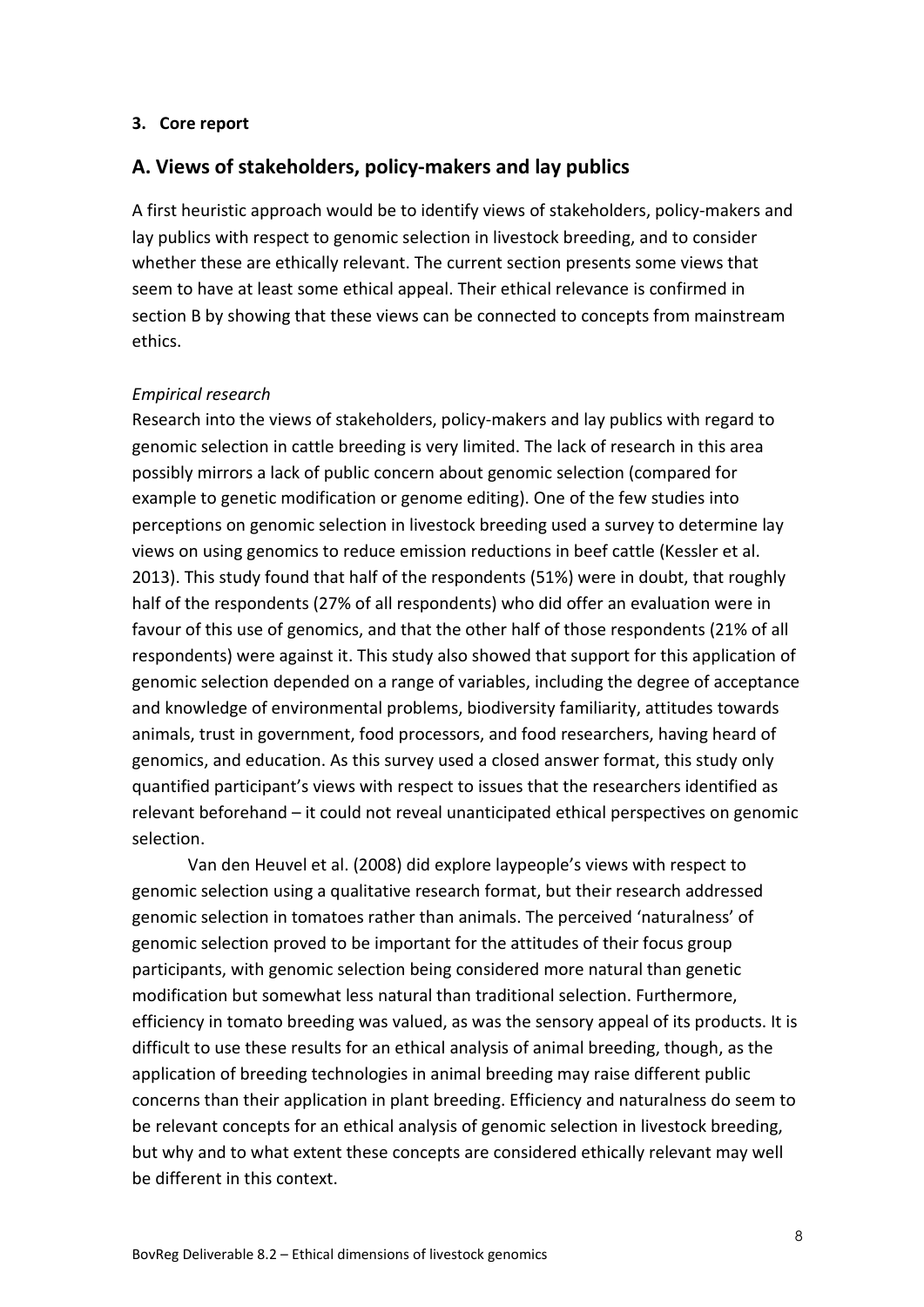#### *Stakeholder views based on literature review*

Ethical values of stakeholders and other parties can also be inferred, somewhat indirectly, from other sources. Our previous report on the societal context of innovations in cattle genomics (Kramer & Meijboom 2020) identified the values underpinning EU agricultural policy and considered how these related to genomic selection. The EU's Common Agricultural Policy (CAP) is meant to be a broad framework for agricultural policy that is not competent to offer guidance on specific issues such as genomic selection. Still, CAP aims to promote a range of values in relation to agriculture: according to the European Parliament, CAP should "enable the EU farming and forestry sector to respond to justified citizens' demands regarding not only food security, safety, quality and sustainability, but also environmental care, biodiversity and natural resources protection, climate change action, rural development, health and high animal welfare standards, and employment" (European Parliament 2018). Behind these aims lie important ethical values. As discussed in Kramer and Meijboom (2020), ethical values are interrelated with economic, environmental and societal factors in complex ways. For example, pursuing environmental values can be framed as a way of ensuring the wellbeing of future generations and improving rural development as a way of ensuring justice between residents of rural versus urban areas. We will revisit these values (which are summarized in table 1) in section B and confirm their ethical relevance by showing how they can be connected to mainstream ethical theory.

| Table 1: values behind EU agricultural policy, potentially relevant for |  |  |
|-------------------------------------------------------------------------|--|--|
| genomic selection                                                       |  |  |
| Food security                                                           |  |  |
| Food safety                                                             |  |  |
| Food quality                                                            |  |  |
| Food sustainability                                                     |  |  |
| Employment                                                              |  |  |
| Rural development                                                       |  |  |
| Animal health                                                           |  |  |
| Animal welfare                                                          |  |  |
| Environmental care                                                      |  |  |
| <b>Biodiversity</b>                                                     |  |  |
| Natural resources protection                                            |  |  |
| Climate change action                                                   |  |  |

#### *Public concerns from literature review*

Our previous report (Kramer and Meijboom 2020) also anticipated public responses to genomic selection. Drawing general lessons from reviews of focus group studies on emerging technologies (Sykes & Macnaghten 2013, Macnaghten & Chilvers 2014), the report speculated on how lay publics might perceive genomic selection and considered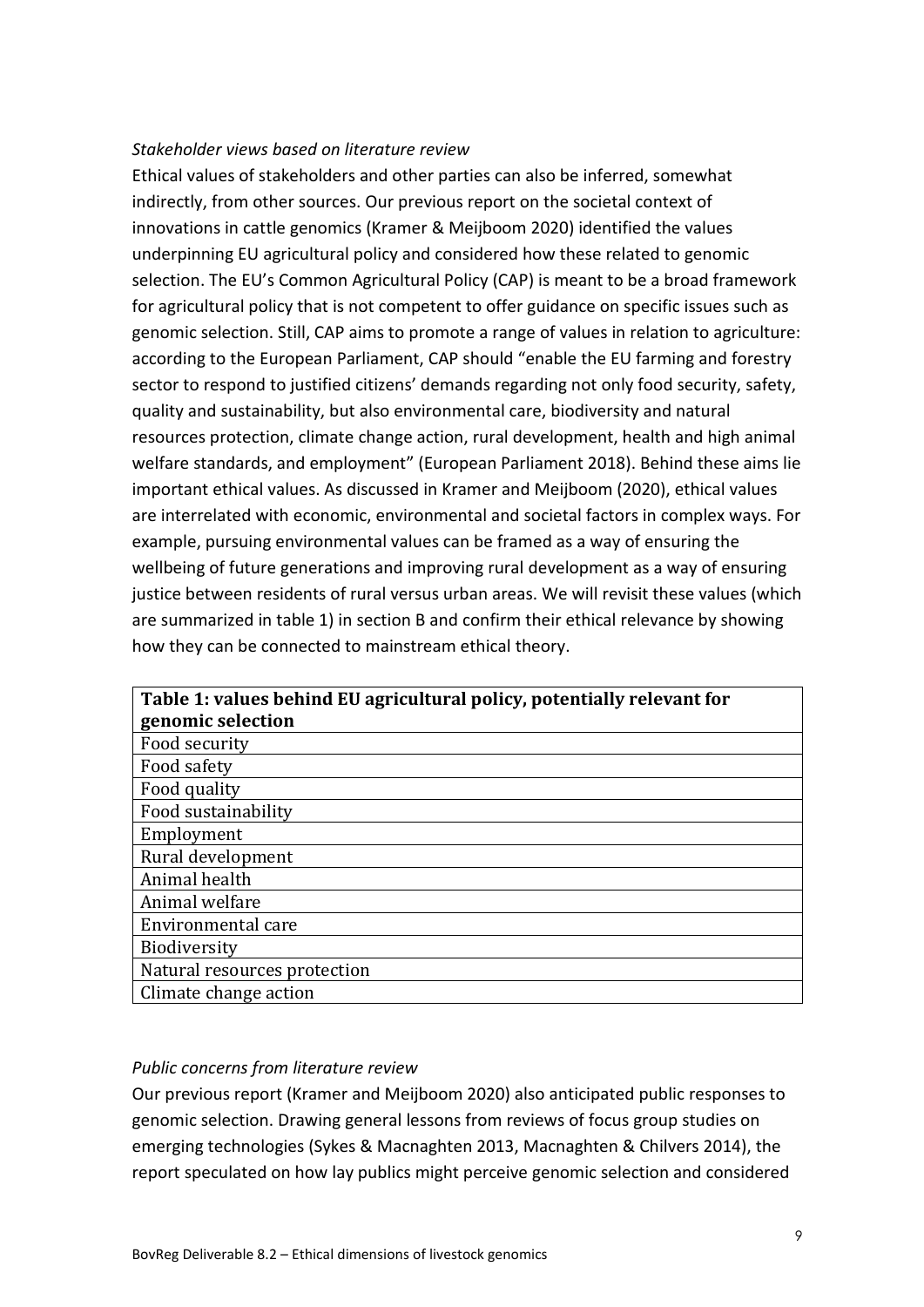potential societal concerns. As lay views on emerging technologies are according to these reviews to a significant extent shaped by ethical perspectives, such views are a possible point of entry for ethical analysis.

The potential public considerations with respect to genomic selection identified previously (Kramer & Meijboom 2020) can be translated into a number of questions (see table 2):

### **Table 2: ethically relevant questions based on anticipated public considerations with regard to genomic selection (Kramer & Meijboom 2020)**

To what extent does genomic selection address 'big challenges' or significant societal problems?

Are there alternative ways to address these challenges or problems?

Whose interests are served by addressing these challenges or problems by means of genomic selection (rather than an alternative approach)?

Can it be ensured that commercial interests will not trump societal and ethical considerations in practice?

Who will benefit and who will be affected negatively?

Are there pressures to innovate too rapidly, that is without a full consideration of possible (social and ethical) impacts, in livestock genomics?

To what extent does genomic selection interfere in natural processes (in a problematic way)?

Are people sufficiently engaged in and able to influence directions in innovations in livestock genomics?

It should be recognized that it is not clear whether lay publics, when engaged in deliberation about genomic selection, would raise these questions. Genomic selection seems less controversial than some emerging technologies with respect to which lay publics raised such questions critically, for example genetic modification. Ethical analysis could nevertheless proceed from these questions. They have at least some ethical appeal, as confirmed in the next section, and so it would be relevant for an overall evaluation of genomic selection (which is outside of the scope of this report) to answer them. The conclusion of such an evaluation might be that these questions should be answered more favourably for genomic selection than for some other emerging technologies. In any case, it would be relevant for an ethical evaluation of genomic selection to answer these questions explicitly (or to show why these questions, upon closer consideration, should not carry much weight in an overall evaluation of genomic selection).

# *Conclusion*

The views of stakeholders, policy-makers, and lay publics could be used as input for an ethical analysis of genomic selection in livestock breeding, but views specifically on genomic selection have barely been researched empirically. Inferring such views –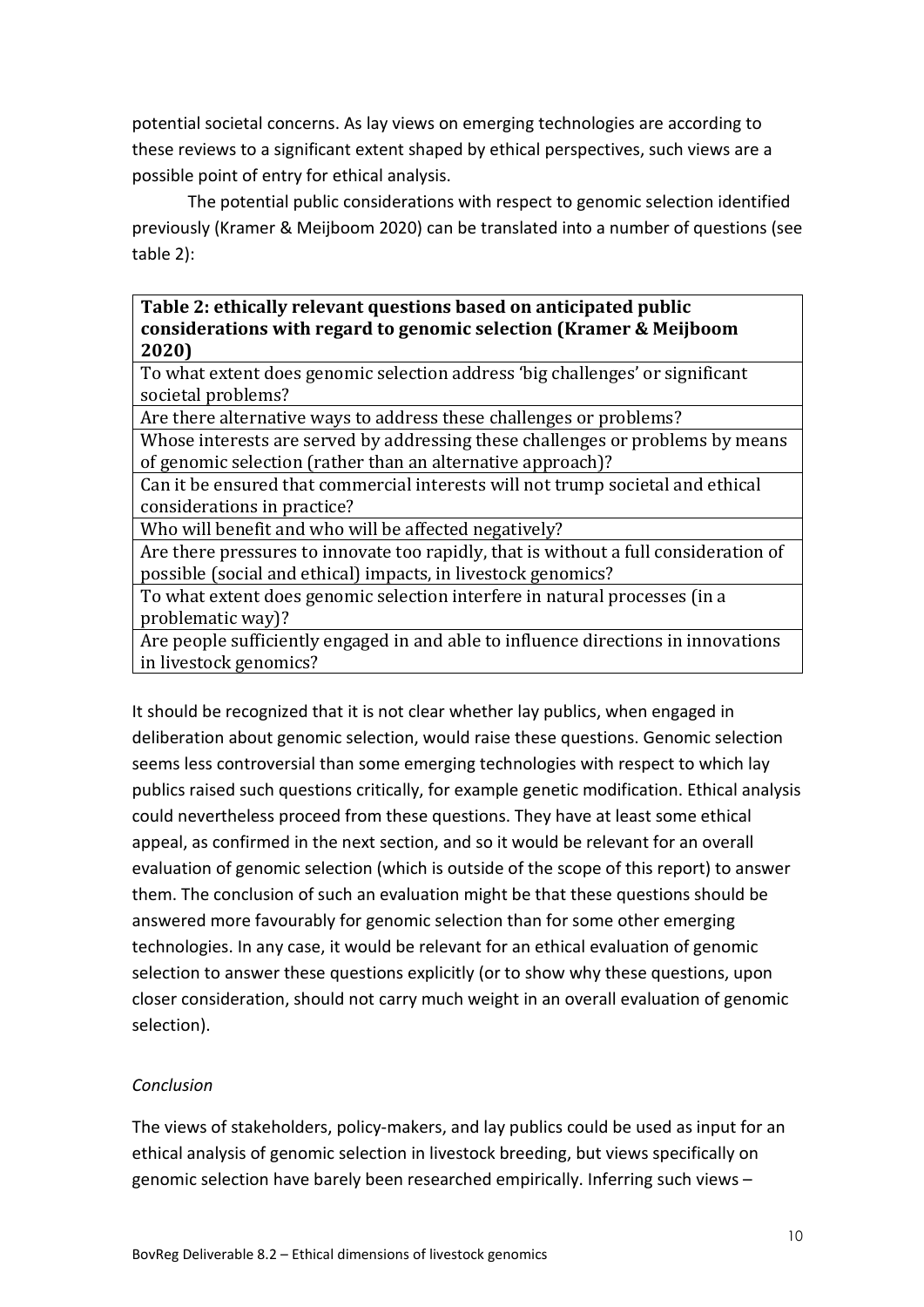indirectly and speculatively – from other sources suggests a set of values and questions that are relevant for an ethical evaluation of genomic selection.

The values and questions identified in this section have been summarized in tables 1 and 2. Note that the ethical relevance of these values has not been established in this section. We will connect them to a mainstream ethical approach in the next section, as one way in which their ethical relevance could be defended.

# **B. Principlism and the ethical matrix**

An ethical analysis of genomic selection could also start from a general normative ethical theory (such as utilitarianism, Kantianism, contractualism, or virtue ethics) and consider the implications of this theory for the use of genomic selection in livestock breeding. Such an analysis can be evaluative: it can aim to offer an overall ethical evaluation of genomic selection. A limitation of such an approach is that there is no agreement among ethicists on which of these theories should prevail when they offer conflicting ethical evaluations (Rachels 2009, Arras 2010). Neither can it be presumed in the (European) context of the current project that any one of these ethical theories is superior to the others. This does not mean, however, that these theories have no value at all for an ethical analysis of genomic selection. They can be applied as heuristics to identify ethically relevant dimensions of an issue or case, even if this does not settle how the issue should be evaluated overall. Applying several theories then helps to identify relevant dimensions from a variety of ethical perspectives (Rachels 2009, Arras 2010).

Such an ethical analysis which draws on mainstream ethical theories to discuss ethically relevant impacts of genomic selection in livestock breeding has been offered by Coles and colleagues (2015). These authors apply an approach known as 'principlism', which combines key elements of major ethical theories and is a well-established approach in applied ethics. This approach includes a number of ethical principles which can be applied to identify ethically relevant dimensions of an issue. These principles are *respect for autonomy*, *nonmaleficence*, *beneficence* and *justice*.

Principlism has been developed primarily within biomedical ethics (cf. Beauchamp & Childress (2001 [1979]) but has also been applied to examine the ethical dimensions of novel foods and agri-food biotechnologies (Mepham 2000, Kaiser et al. 2007). The principles of nonmaleficence and beneficence have in this context sometimes been combined into a single principle: *respect for wellbeing*. Moreover, principlism has in this context informed the development of an 'ethical matrix' (Mepham 2000, Kaiser et al. 2007), a tool for the identification of ethically relevant impacts of the introduction of novel foods and agri-food biotechnologies on both human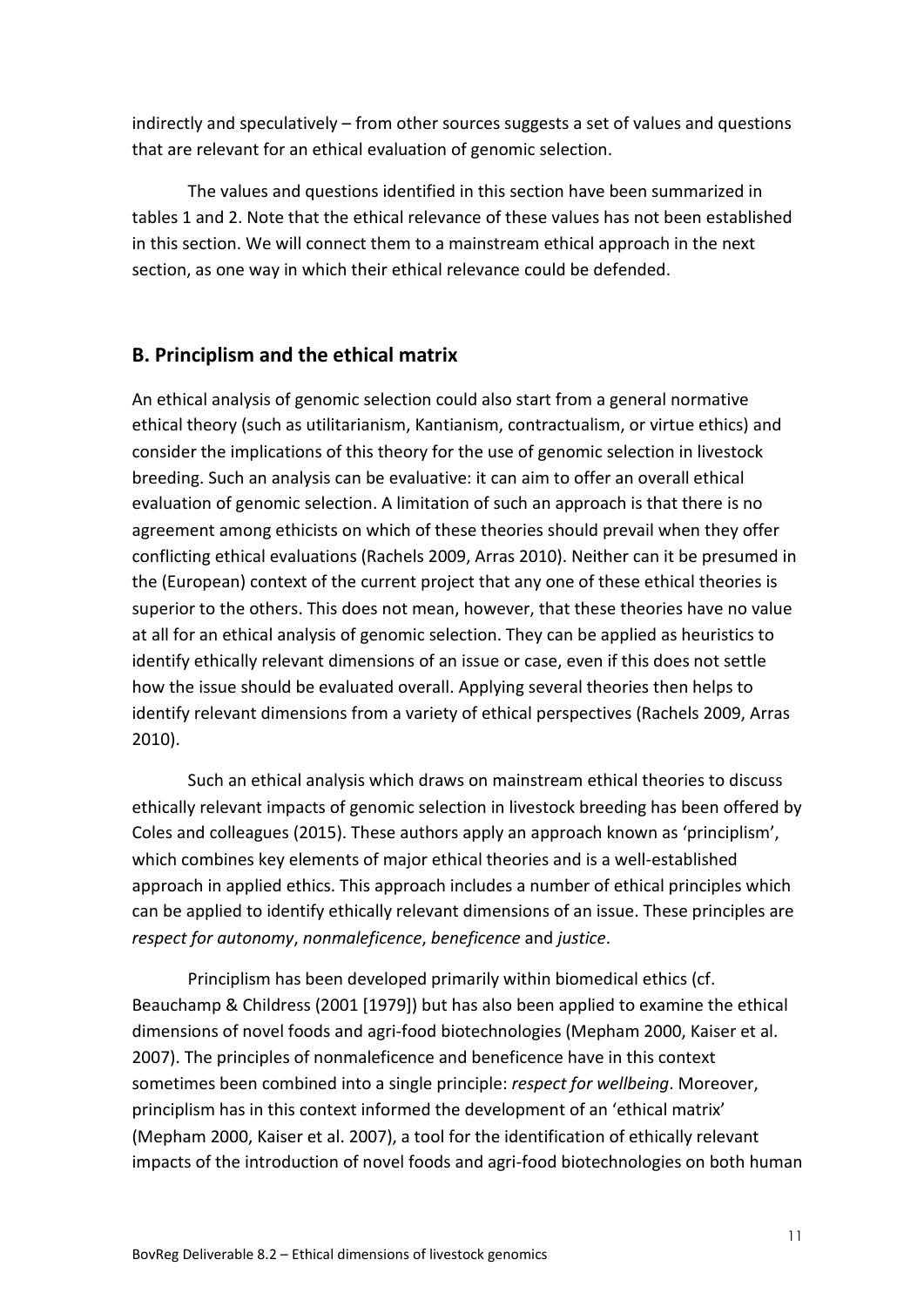and non-human stakeholders. Relevant stakeholders and ethical principles are represented as rows and columns in a matrix, with the cells at their intersections describing ethically relevant impacts on types of stakeholders. (See figure 3 for a sample ethical matrix from Mepham 2000.)

| Table 3: sample ethical matrix (Mepham 2000) |                                              |                                                     |                                         |
|----------------------------------------------|----------------------------------------------|-----------------------------------------------------|-----------------------------------------|
| Respect for:                                 | Wellbeing                                    | Autonomy                                            | Justice                                 |
| Treated organism                             | e.g., Animal welfare                         | e.g., Behavioral<br>freedom                         | Telos                                   |
| Producers (e.g.,<br>farmers)                 | Adequate income<br>and working<br>conditions | Freedom to adopt<br>or not adopt                    | Fair treatment in<br>trade and law      |
| Consumers                                    | Availability of safe<br>food; acceptability  | Respect for<br>consumer choice<br>(e.g., labelling) | Universal<br>affordability of<br>food   |
| <b>Biota</b>                                 | Protection of the<br>biota                   | Maintenance of<br>biodiversity                      | Sustainability of<br>biotic populations |

This ethical matrix approach has been widely used for a range of issues and in many contexts to structure ethical deliberations with policy makers, scientists and the general public. It is however a flexible framework that can also be applied for other purposes, and has for example been applied by Coles et al. (2015) to categorize ethical aspects of the application of genomic selection in livestock breeding. Following a systematic search for literature on ethical aspects of genomic selection, Coles and colleagues constructed an ethical matrix to capture ethically relevant impacts on scientists, primary producers (farmers), industry (manufacturers and distributors), agricultural workers, consumers, animals, and the biotic environment.

In this ethical matrix developed by Coles and colleagues (2015), the principle of beneficence covers a range of ethically relevant benefits that could result from the application of genomic selection to animal breeding, including:

- Offering financial benefits to scientists, farmers, industry, agricultural workers, and consumers
- Advancing science and farming practices
- Improvement the health, disease resistance, and welfare of animals
- Enhancing the environmental sustainability of animal agriculture
- Increasing food security and quality.

The principle of non-malfeasance (i.e. nonmaleficence) is mainly used by Coles et al. (2015) to identify measures that should be taken to limit negative impacts on the wellbeing or welfare of the stakeholders involved. This includes: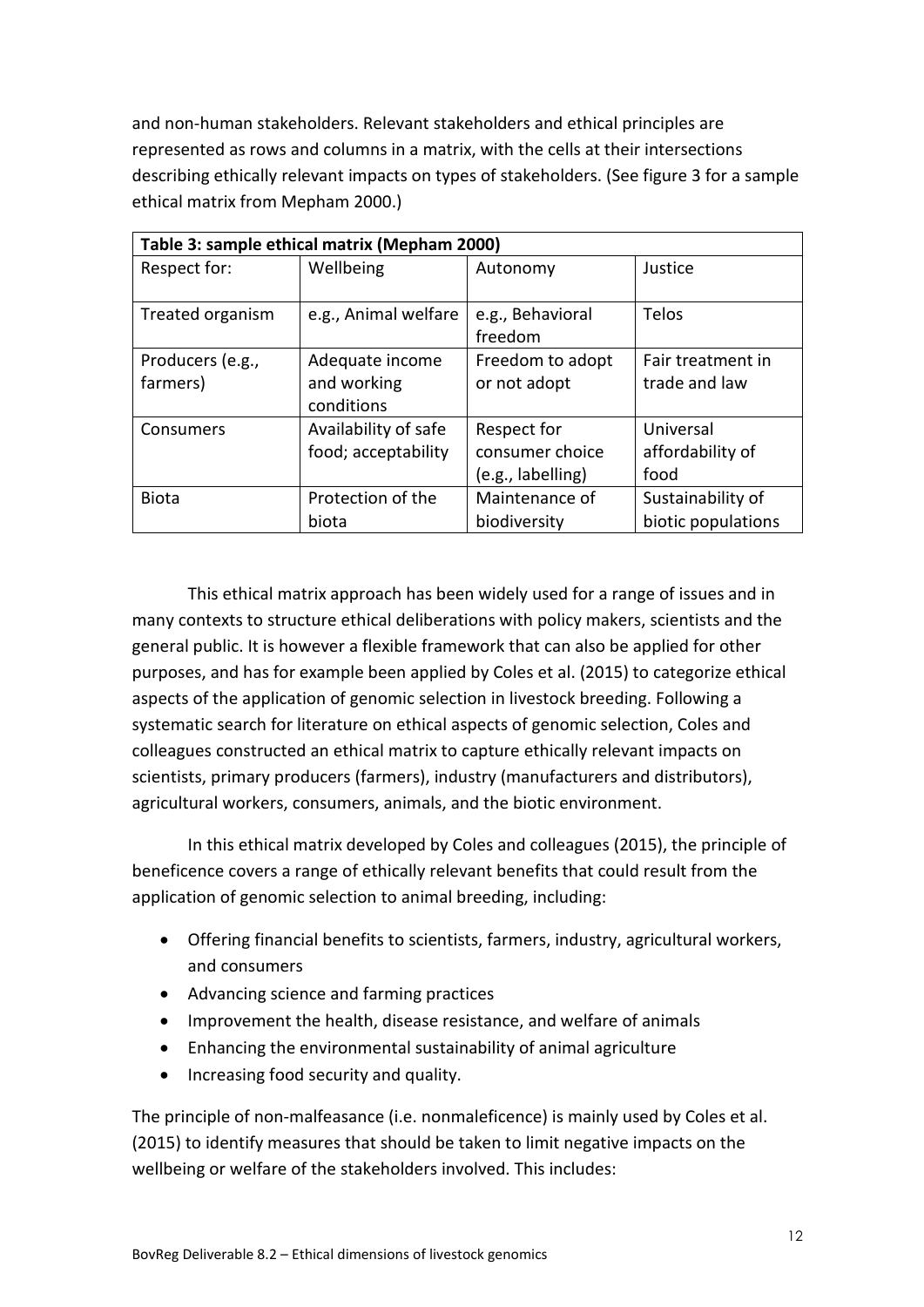- Assessing possible risks to any type of stakeholder
- Testing new products and process to avoid harms to consumer health and the environment
- Identifying adverse animal welfare effects of new genotypes and not using animal varieties with suboptimal welfare
- Preserving the gene pool
- Avoiding market exploitation
- Providing adequate labelling of food products derived from animal bred through genomic selection.

The principle of respect for autonomy requires respecting existing ecosystems and the balance of nature as well as respecting a range of freedoms of stakeholders:

- The freedom of scientists to develop new varieties of animals
- The freedom of farmers to make informed and uncoerced breeding choices
- The freedom of industry to choose whether or not to use genomic animals
- The freedom of consumers to make informed and uncoerced consumption choices
- The freedom of animals to express their *telos* (i.e. their species-specific nature)

Finally, according to Coles et al. (2015), the principle of justice requires:

- Setting clear and consistent regulatory guidelines, risk assessment processes, and labelling requirements
- Setting clear regulation to safeguard animal health, animal welfare, and environmental sustainability.
- Protecting of intellectual property rights
- Assessing the impact of the introduction of new strains of animals on their species and the environment
- Allowing farmers to change supplier
- Improving the welfare of animals and allowing them to express their *telos*
- Enhancing the environmental sustainability of animal agriculture
- Providing adequate information and labelling to fully inform consumers

Principlism and the ethical matrix approach could also be used for a preliminary ethical analysis of the values behind EU agricultural policy presented in the previous section (see table 1 at page 9). Connecting these values to principlism's main principles (or their underlying concepts) is one way to confirm that they are at least to some extent ethically relevant. For example, food security, food safety, and food quality can be related to the wellbeing of consumers, employment to the wellbeing of producers, animal health and welfare to the wellbeing of animals, and environmental care and biodiversity to the 'wellbeing' of the environment. Furthermore, food sustainability,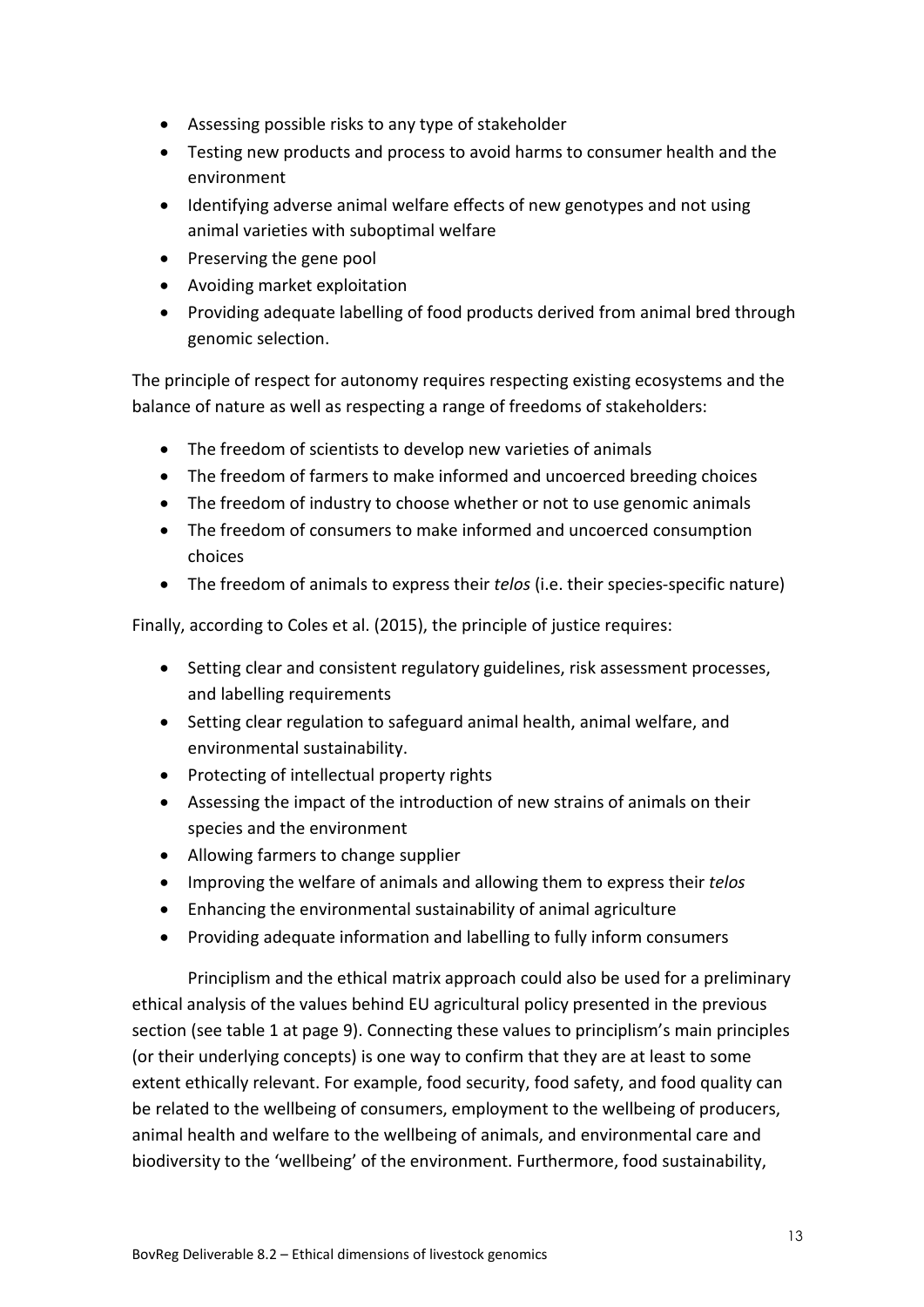natural resources protection, and climate change action might be explained as requirements of justice towards future consumers, and rural development as a requirement of justice towards rural populations (who often face economic and other disadvantages relative to urban populations in urbanized societies). An ethical matrix could then be constructed to visualize how these values relate to the ethical principles on the one hand, and to the interests of particular stakeholders on the other. Such a matrix might look, for example, as follows (see table 4):

| Table 4: example of how the values behind EU agricultural policy could be plotted in<br>an ethical matrix |                    |          |                     |
|-----------------------------------------------------------------------------------------------------------|--------------------|----------|---------------------|
|                                                                                                           | Wellbeing          | Autonomy | Justice             |
| Consumers/citizens                                                                                        | Food security      |          | Food sustainability |
|                                                                                                           | Food safety        |          | Natural resources   |
|                                                                                                           | Food quality       |          | protection          |
|                                                                                                           |                    |          | Climate change      |
|                                                                                                           |                    |          | action              |
| Producers                                                                                                 | Employment         |          | Rural development   |
| Animal health<br>Animals                                                                                  |                    |          |                     |
|                                                                                                           | Animal welfare     |          |                     |
| Environment                                                                                               | Environmental care |          |                     |
|                                                                                                           | Biodiversity       |          |                     |

The relation between these values, ethical principles, and stakeholders is more complex than this simple ethical matrix suggests. There can be disagreement on which value connects to which principle – for example whether protecting biodiversity should be seen respecting a type of autonomy of the environment, as suggested by Mepham (2000). Moreover, one value may speak to the interests of several stakeholders, as care for the environment is for example not only in the interest of the environment itself, but arguably also in the interest of consumers, producers, and animals. A much more extensive analysis would be required to account for this complexity and to justify the connections made between values and principles here. But this simple ethical matrix suffices to show that the values identified in the previous section can be connected to mainstream ethical theories quite easily.

The questions which were based on anticipated public considerations with respect to genomic selection (see table 2 on page 10) can also be connected to the ethical principles recognized in principlism and the ethical matrix. It can be argued, for example, that the question whether research and innovation address significant societal problems (such as global warming, serious diseases, and food security) implicitly expresses the ethical view that technologies should genuinely benefit (or at least not harm) society and its members.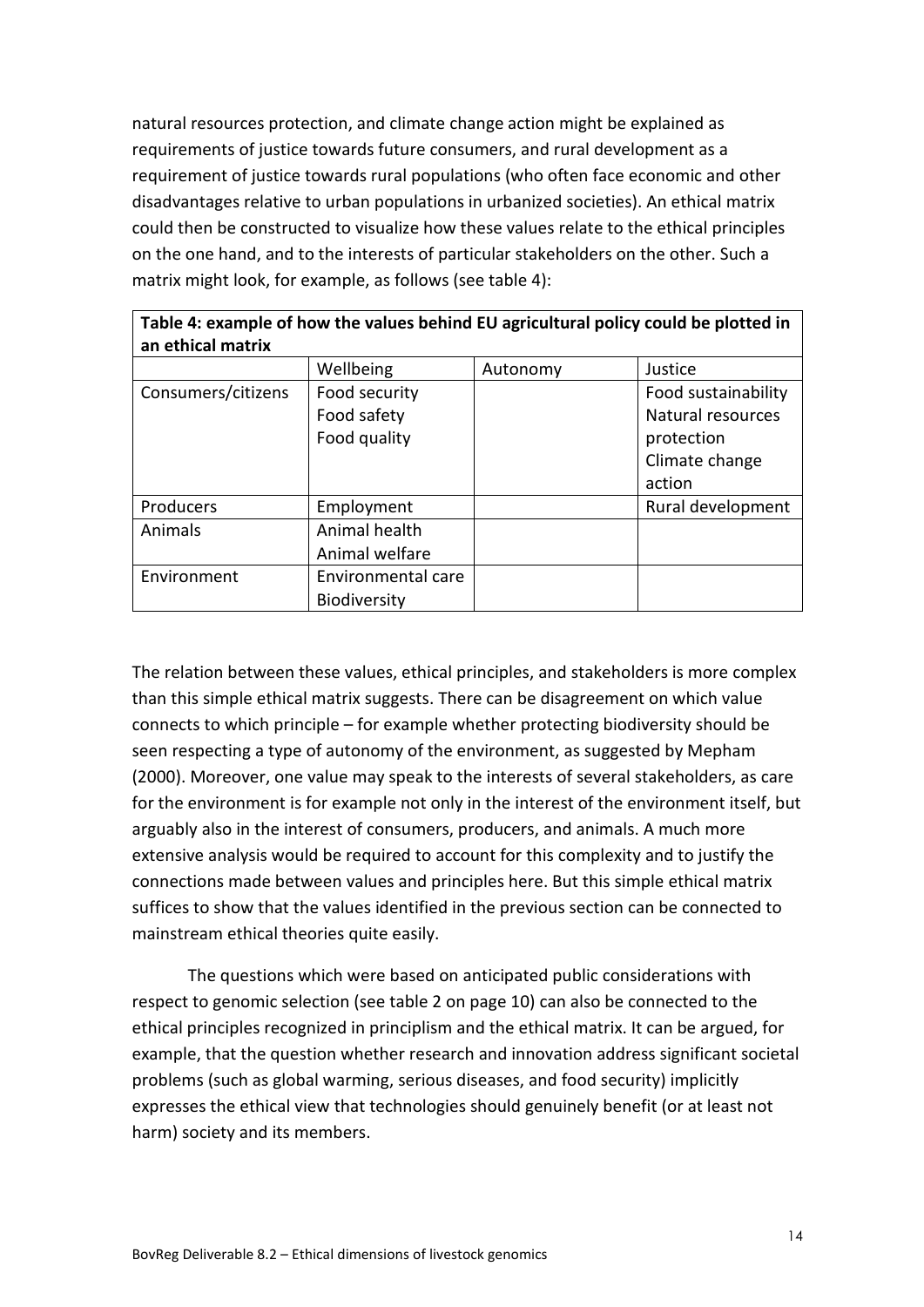Most of the further considerations identified in table 2 can then be interpreted as more specific ways of assessing this societal benefit. Whether genomic selection is socially beneficial can be considered, for example, by asking whose interests are served by its use in animal breeding, how the benefits and disadvantages of its use are distributed across society, whether commercial interests might trump societal and ethical considerations in genomic selection programmes, and whether innovations in livestock genomics do not progress too quickly or interfere in natural processes too much. The question whether there are alternative ways to address the relevant societal issues could furthermore be interpreted as a plea to consider whether more beneficial (or less harmful) answers to these issues are available, while the question whether regular citizens are able to influence directions in research and innovations implicitly states that citizens should have some autonomy in matters that could have significant impacts on them. Again, the point is not to offer a full and satisfactory ethical analysis of the questions presented in table 2. The point is to show that they can easily be connected to mainstream ethical principles and concepts, which means that they have at least some ethical appeal.

#### *Strengths and limitations*

The ethical analysis of genomic selection offered by Coles et al. (2015), based on principlism and the ethical matrix, has a number of strengths and limitations. On the positive side, it has explicitly taken the interests of a broad set of stakeholders into account, including scientists, primary producers (farmers), industry (manufacturers and distributors), agricultural workers, consumers, animals, and the biotic environment. Moreover, a variety of ethically relevant impacts on those stakeholders have been identified and connected to the important ethical principles, including (among others) economic and health-related benefits and risks to various human stakeholders, benefits and risks to farmed animals, and impacts on the freedom of human and animal stakeholders to pursue activities that are important to them. An additional strength here is that the analysis connects these impacts to mainstream ethical concepts that are relatively easy to understand and appreciate for non-ethicists, thus supporting ethical deliberations across disciplinary boundaries (Kaiser et al. 2007). This helped Coles et al. (2015) to bring diverse considerations such as economic benefits and concern for animal welfare and the environment together under common ethical concepts that seem relatively simple for stakeholders to understand, recognize, and discuss.

One limitation that Coles et al. (2015) acknowledge is that some ethical considerations that surfaced in their literature review do not fit the four principles discussed. The first of these considerations relates to the 'naturalness' or 'unnaturalness' of animals bred through genomic selection. Coles and colleagues note that the prospect of genetically modifying animals used for food production had raised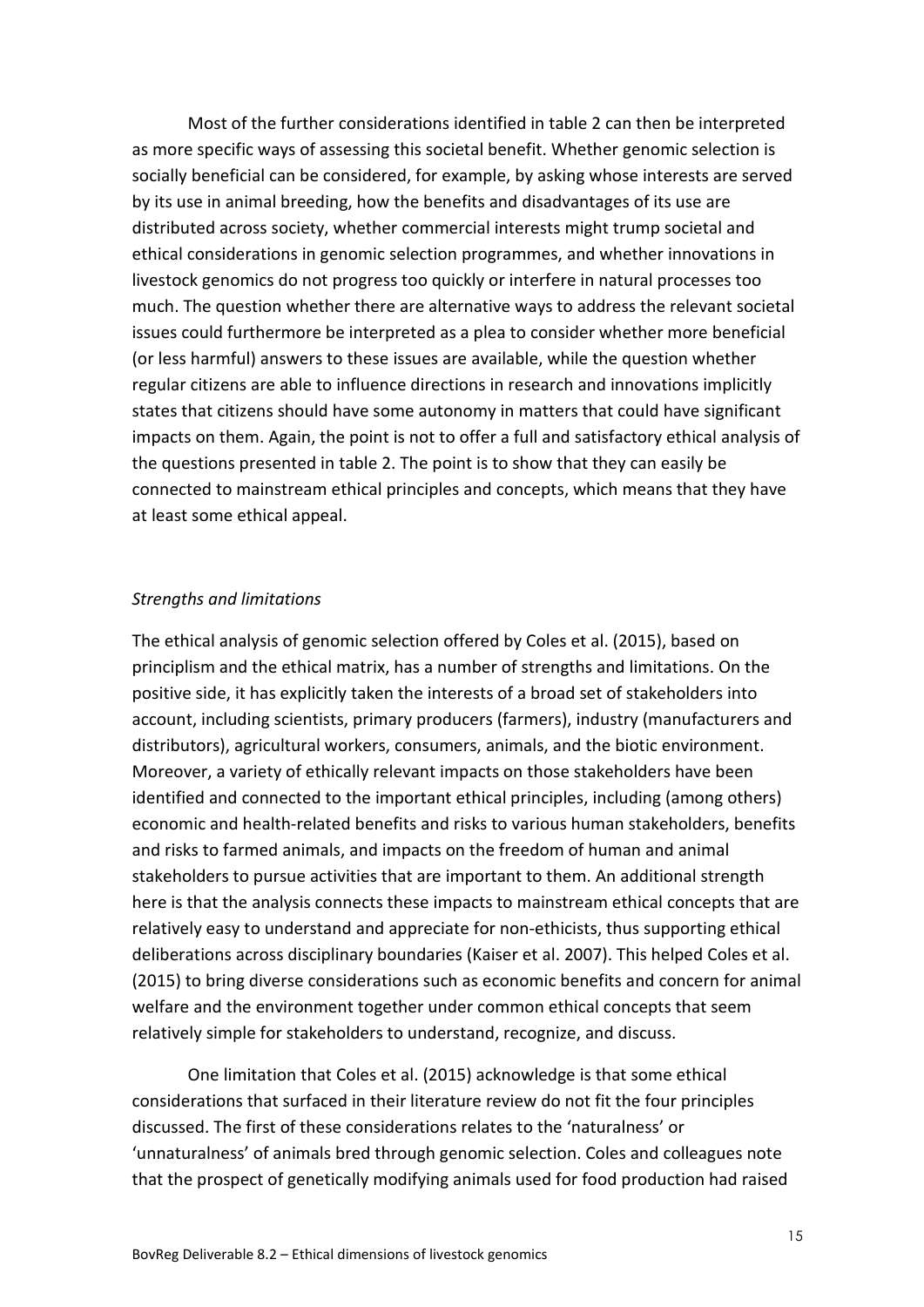various objections related to the perceived unnaturalness of GM, including objections based on emotions such as unease and disgust, objections based on religious beliefs or cultural norms and identities, objections based on perceptions of consumer health and environmental risks, and objections based on animal welfare or other animal ethical concepts. The authors suggest that the application of genomics may not be considered unnatural, but leave this as an open question. The second consideration that according to Coles et al. does not fit the four principles relates to the permissibility of enhancing or 'disenhancing' animals to improve their welfare. The idea of enhancing animals by increasing their resistance to disease or 'disenhancing' animals by reducing their ability to suffer under prevailing farming conditions might fit the concern for animal welfare captured under the principles of beneficence and nonmaleficence, but raises ethical questions of its own. Coles and colleagues note that these approaches to improving animal welfare may be motivated from an economic perspective that does not assign farmed animals any rights, dignity, or moral status. This according to these authors raises the question whether commodifying animals is appropriate at all.

A second limitation is that the ethical matrix does not offer an approach for weighing the interests of different stakeholders (Mepham 2000). Although the ethical matrix can be used to identify impacts of genomic selection on various stakeholders, further ethical deliberation is required to determine and compare the weights of particular ethically relevant impacts, for example how positive impacts on agricultural producers should be balanced against negative impacts on farmed animals. The application of the ethical matrix to genomic selection offered by Coles et al. (2015) accordingly reveals (potential) ethically relevant impacts of genomic selection but does not translate into an overall evaluation.

A third limitation is that the consideration of ethically relevant impacts on stakeholders threatens to be constrained by which ethical principles are included in the framework. This limits the framework's value as a heuristic tool. Although the principles of beneficence, nonmaleficence, autonomy, and justice are quite broad (Mepham 2000), they may still fail to capture a range of ethical concerns. As Coles et al. (2015) acknowledge, ethical concerns around the 'naturalness' and 'unnaturalness' of animals bred using advanced biotechnologies and around the 'enhancement' and 'disenhancement' of animals to improve animal welfare do not fit the framework easily. But there may also be ethically relevant concerns with respect to genomic selection that Coles and colleagues do not acknowledge, for example concerns around the concepts of 'biopower' and 'geneticization' discussed in the next section of the current report. These concerns have apparently not come up in their literature search, but the ethical matrix does not seem to have facilitated becoming aware of them either.

Finally, as Mepham (2000) notes, "the impacts recorded [in the cells of the ethical matrix] are *relative* to a pre-existing condition, which itself might be far from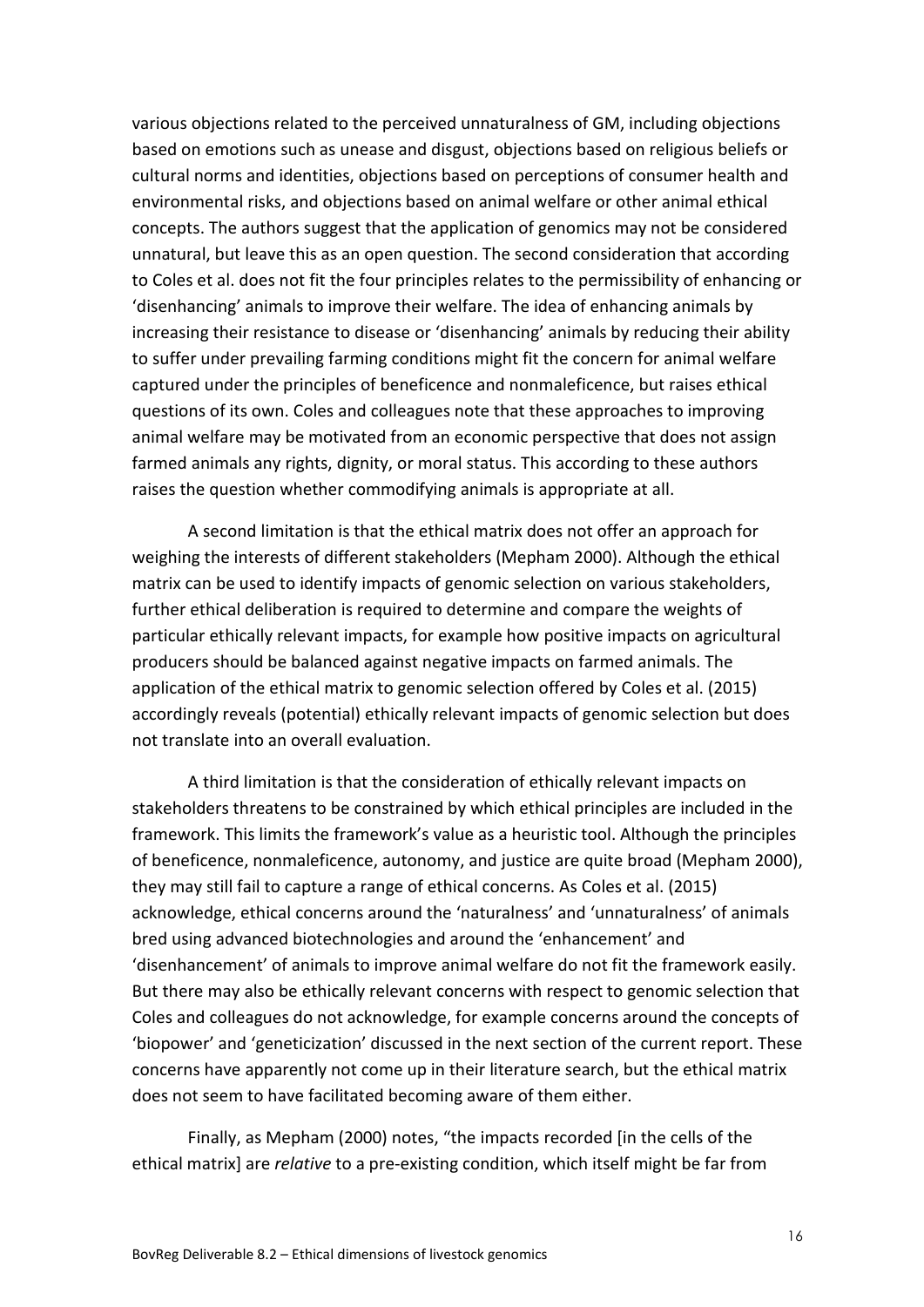ethically acceptable." In other words, the ethical matrix has not been developed as a tool for critically questioning that pre-existing condition. Coles et al. (2015) touch upon this limitation as they discuss the ethics of enhancing and disenhancing animals and raise the question whether continuing to commodify animals is appropriate at all. Although the ethical concepts and principles on which the ethical is based can be applied to analyse ethical aspects of animal breeding that antedate genomic selection, some of the concepts that fall outside of the ethical matrix (including the concepts of biopower and geneticization discussed in the next section) have been invoked specifically to think through the more fundamental issues regarding our treatment of animals to which genomic selection connects.

# *Conclusions*

Principlism and the ethical matrix offer a set of ethical concepts and considerations that can be applied to genomic selection. Coles et al. (2015) also identify a number of further relevant concepts. These latter concepts may be less mainstream than the concepts that derive from principlism, but may still have some ethical appeal. The concepts mentioned by Coles and colleagues are presented in table 5, which also gives examples of related ethical considerations:

| Table 5: ethical concepts offered by Coles et al. (2015) and examples of |                                                        |  |  |
|--------------------------------------------------------------------------|--------------------------------------------------------|--|--|
| considerations that connect to those ethical concepts                    |                                                        |  |  |
| Concept                                                                  | Examples of related considerations                     |  |  |
| Wellbeing                                                                | Human health                                           |  |  |
|                                                                          | Food security                                          |  |  |
|                                                                          | Food quality                                           |  |  |
|                                                                          | Human economic wellbeing                               |  |  |
|                                                                          | Animal welfare                                         |  |  |
|                                                                          | Environmental care                                     |  |  |
| Autonomy                                                                 | Freedom of humans to research, produce and consume as  |  |  |
|                                                                          | desired                                                |  |  |
|                                                                          | Freedom of animals to express their telos              |  |  |
| Justice                                                                  | Consistent regulation                                  |  |  |
|                                                                          | Food sustainability                                    |  |  |
|                                                                          | Natural resources protection                           |  |  |
|                                                                          | Climate change action                                  |  |  |
|                                                                          | Rural development                                      |  |  |
| Telos                                                                    | Typical behaviours of animals of some species          |  |  |
| <b>Naturalness</b>                                                       | Extent to which animals bred can be considered natural |  |  |
|                                                                          | Extent to which breeding procedures can be considered  |  |  |
|                                                                          | natural                                                |  |  |
| Acceptability of                                                         | Commodification of animals                             |  |  |
| (dis)enhancing animals                                                   | Animal rights                                          |  |  |
|                                                                          | Dignity of animals                                     |  |  |
|                                                                          | Moral status of animals                                |  |  |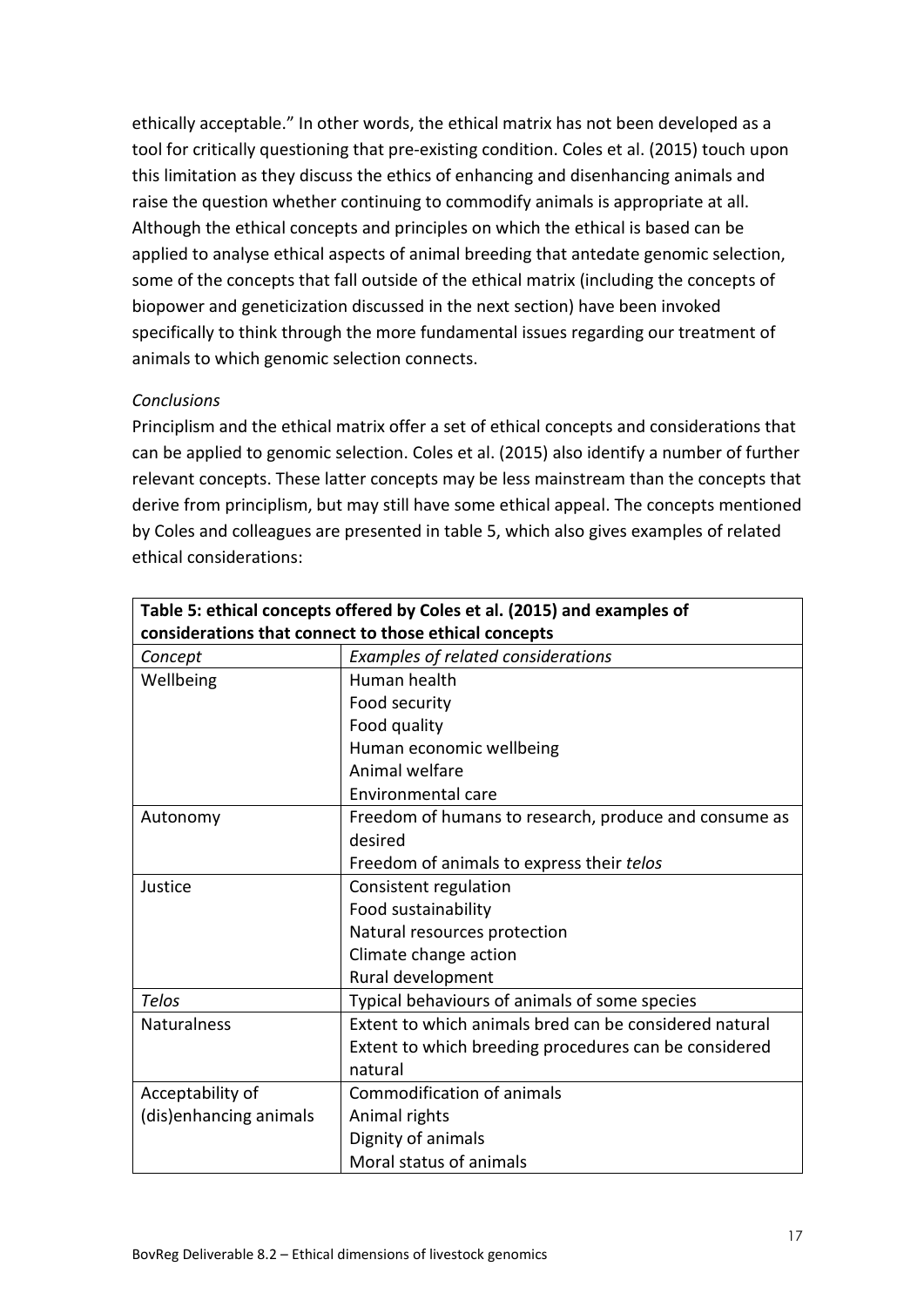# **C. Biopower and geneticization**

Holloway and colleagues (e.g. Holloway & Morris 2008, Holloway & Morris 2012, Holloway et al. 2011, Morris & Holloway 2014) and Twine (2010) have offered ethical analyses of genomic selection that draw mainly on the notions of 'biopower' and the 'geneticization' of life.

#### *Biopower and animal breeding*

Foucault (2018 [1976]) introduced the concept of biopower to analyse how the bodies of humans as well as human populations are in modern times being optimized to meet the needs of capitalism and the state. This idea has been worked out in more detail by Rabinow and Rose (2006), who propose that the exercise of biopower includes at least the following elements. First, biopower operates through a range of discourses in which knowledge claims about health and vitality are made, and in which certain authority as considered competent to make such knowledge claims. Second, biopower is exercised by a variety of actors intervening in collective life, with a variety of interventions that are performed in the name of the population's life and health. Third, individuals are disciplined to optimize their own life and health according to authoritative knowledge claims about human health and vitality.

The concept of biopower has been extended to livestock breeding by Lewis Holloway and colleagues (e.g. Holloway & Morris 2008, Holloway & Morris 2012, Holloway et al. 2011, Morris & Holloway 2014) and by Richard Twine (e.g. 2010). These authors consider this concept a useful resource for describing and assessing contemporary relationships between humans and farmed animals and, in connection to that, power relations between humans involved in animal breeding. They argue that the characteristics of biopower proposed by Rabinow & Rose (2006) can be recognized in animal breeding as follows. First, selective breeding is associated with discourses in which knowledge claims about animal bodies and populations are made, where a range of authorities (e.g. animal scientists or breeders) are deemed competent to make such knowledge claims (Holloway et al. 2011). Second, selective breeding includes approaches aiming to optimize populations by intervening in the collective life of animals, in particular by intervening with their reproductive processes. According to Holloway and colleagues (Holloway et al. 2011, Holloway & Morris 2008), the optimization of animal populations in animal breeding involves ranking animals relative to certain norms for 'performance' and making selection decisions based on estimates of the level of performance of the next generation. Third, those involved in animal breeding are shaped by its knowledge claims in certain ways (Holloway & Morris 2012, Twine 2010). Although animals do not discipline themselves to conform to human ideas about what makes a good breeding animal, breeding practices do have the potential to shape animals' bodies and behaviours according to such ideas. Animals can be and have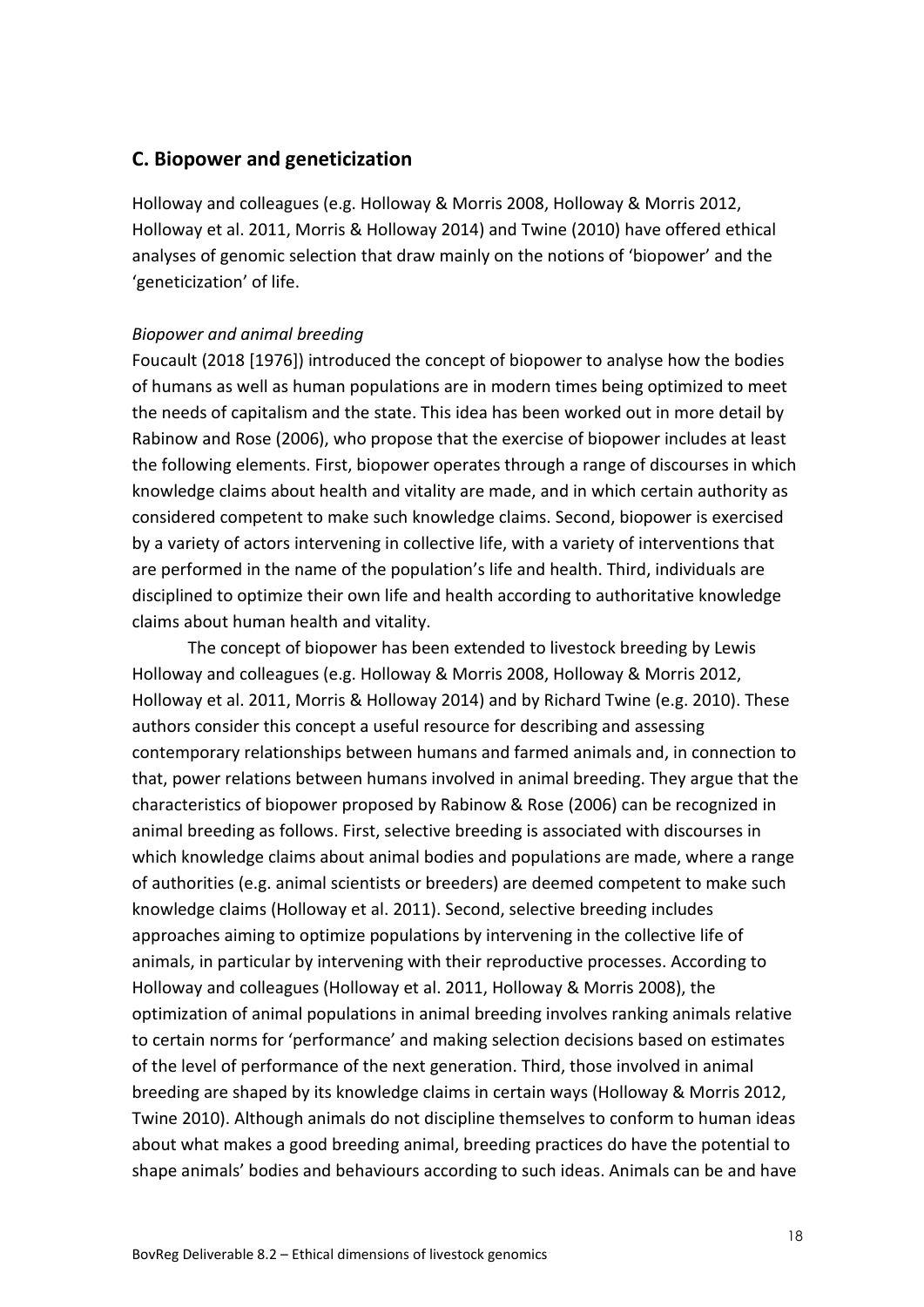been bred for temperament and ease of handling, for example, to improve how they fit into agricultural production systems (Twine 2010). In addition, breeders and farmers may come to discipline themselves to practice their vocation according to certain authoritative ideas about what good breeding is (Holloway et al. 2011, Twine 2010). Some may choose to resist such claims about (Holloway & Morris 2012, cf. Lonkila & Kaljonen 2018), but they will understand themselves and each other in relation to such claims. For example, farmers might be considered 'progressive' or 'old fashioned' based on their attitudes to new breeding approaches.

According to these authors, the exercise of biopower is in certain respects more thorough in animals than in humans. This is because shaping animal populations in some desired direction is far less controversial than trying to shape human populations in a similar way. Whereas the idea of optimizing human populations meets heavy ethical resistance, the optimization of animal populations through selective breeding is widely practiced almost without question (Twine 2010). When animals are concerned, the exercise of biopower is intertwined with the 'sovereign' power to kill individuals. A decision to continue breeding with some animals invariably implies a decision not to breed with others, and those animals may be killed outright, as stated by some breeders interviewed by Holloway and colleagues (2011).

The concept of biopower, as invoked by Holloway and colleagues and by Twine, is apparently meant both to describe a central aspect of animal breeding and to raise critical questions about animal breeding (even though such questions are not always spelled out explicitly). A first question is what justifies trying to optimize animal bodies and populations to the extent that contemporary breeding practices do. Twine (2010) observes that the optimization of human populations through interventions in reproduction is highly controversial – even though reproductive techniques are being deployed to reduce certain genetic diseases and disabilities among humans (Twine 2010) – and ask why it would be acceptable to change animal populations in a similar way. Twine concludes that the supposed right to optimize animal populations by genetic interventions is yet another result of the low moral status assigned to animals.

A second ethical issue relates to the purposes for which animals and animal populations are being optimized. Both Holloway and colleagues (e.g. Holloway & Morris 2012) and Twine (2010) see economic conditions and motivations as main drivers in animal breeding. Breeding decisions are in their view steered significantly by economic considerations, which shows for example in attempts to optimize production traits and in the large extent to which breeding values are meant to translate into economic value. Twine is overtly critical of the predominantly economic rationality behind animal breeding and farming, which he thinks leads to the commodification of animals that threatens their interests and is difficult to square with the growing awareness that farmed animals have rich emotional and social lives.

Of course, contemporary breeding programs also include breeding goals that speak to non-economic values (cf. Kramer & Meijboom 2020). Such breeding goals are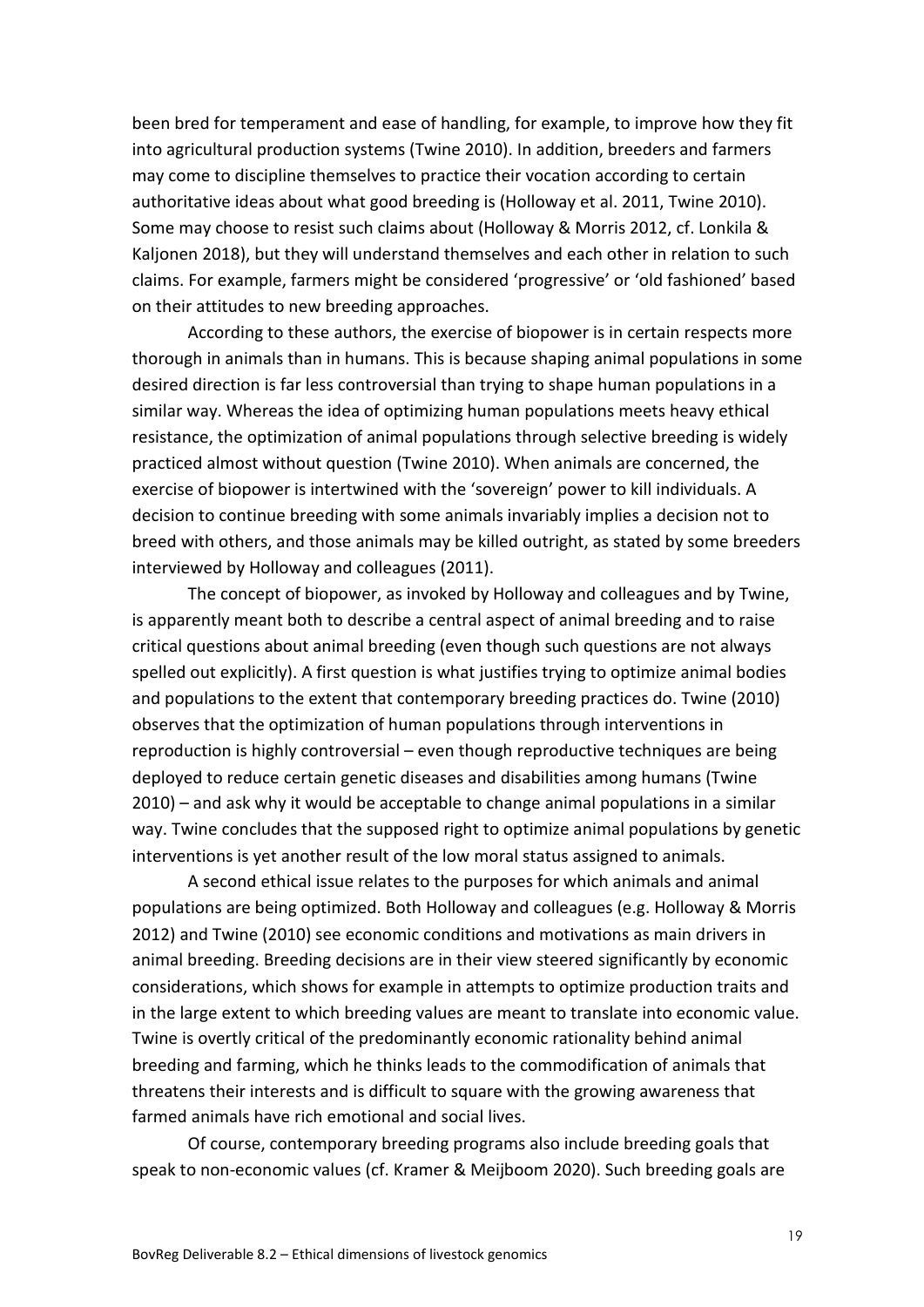not discussed by Holloway and colleagues, but Twine does discuss the use of genomic selection (and other breeding technologies) to make animal agriculture more sustainable and to improve animal health. The development of breeding goals relating to sustainability and animal health should, according to Twine, still be understood as motivated by economic considerations to an important extent. It is a response to problems in animal agriculture that have (at least partially) delegitimated the production and consumption of animal products and that thus threaten the sector's economic interests. It is in Twine's view at the same time a strategy to protect vested economic interests. While the environmental impact of animal agriculture should according to Twine be reduced by reducing the consumption of animal products, addressing this environmental impact through breeding is aimed at avoiding such a reduction in animal product consumption. Similarly, trying to improve animal health through breeding is according to Twine a narrow approach to improving the welfare of farmed animals, and aims to avoid overhauling husbandry systems that compromise animals' interests in a range of ways.

Whether these analyses of the economic motivations behind animal breeding are accurate or not, an ethically relevant question is for what purposes breeding aims to optimize animals, and whether optimizing animals to meet those purposes is ethically preferable to alternative approaches.

#### *Genomics and the 'geneticization' of life*

Another wide development in which genomic selection is embedded, according to Twine (2010) and Holloway and colleagues, is the 'geneticization' of life. 'Geneticization' refers to a focus on understanding and intervening in living organisms on the basis of genetics, which has increasingly replaced other ways of understanding and changing life (Holloway & Morris 2008, 2012). Geneticization marks a paradigm shift in biological sciences and biotechnology that has been going on for decades and that motivated, for instance, cataloguing genes associated with human pathologies and mapping genomes of various animal species. This geneticization also suggested applications in animal breeding: if associations could be found between the genetic features of animals and traits of interest in animal agriculture, then animals' genetic profiles could be used to inform selection decisions. A range of approaches have been developed to make this idea applicable in animal breeding. An approach that does not involve screening an animal's DNA for genetic variations of interest is to calculate 'estimated breeding values' (EBVs) by measuring relevant traits in the animal and its relatives and statistically calculating the probability that its (further) offspring will inherit these traits. Although this approach does not involve mapping the animal's genetic features directly, it is premised on the idea that phenotypic traits of interest are determined by genetic factors and passed along according to the laws of genetics (Holloway & Morris 2008). Newer approaches do involve mapping the animal's genetic features directly, either by identifying 'snips' of DNA that are associated with traits of interest or by mapping the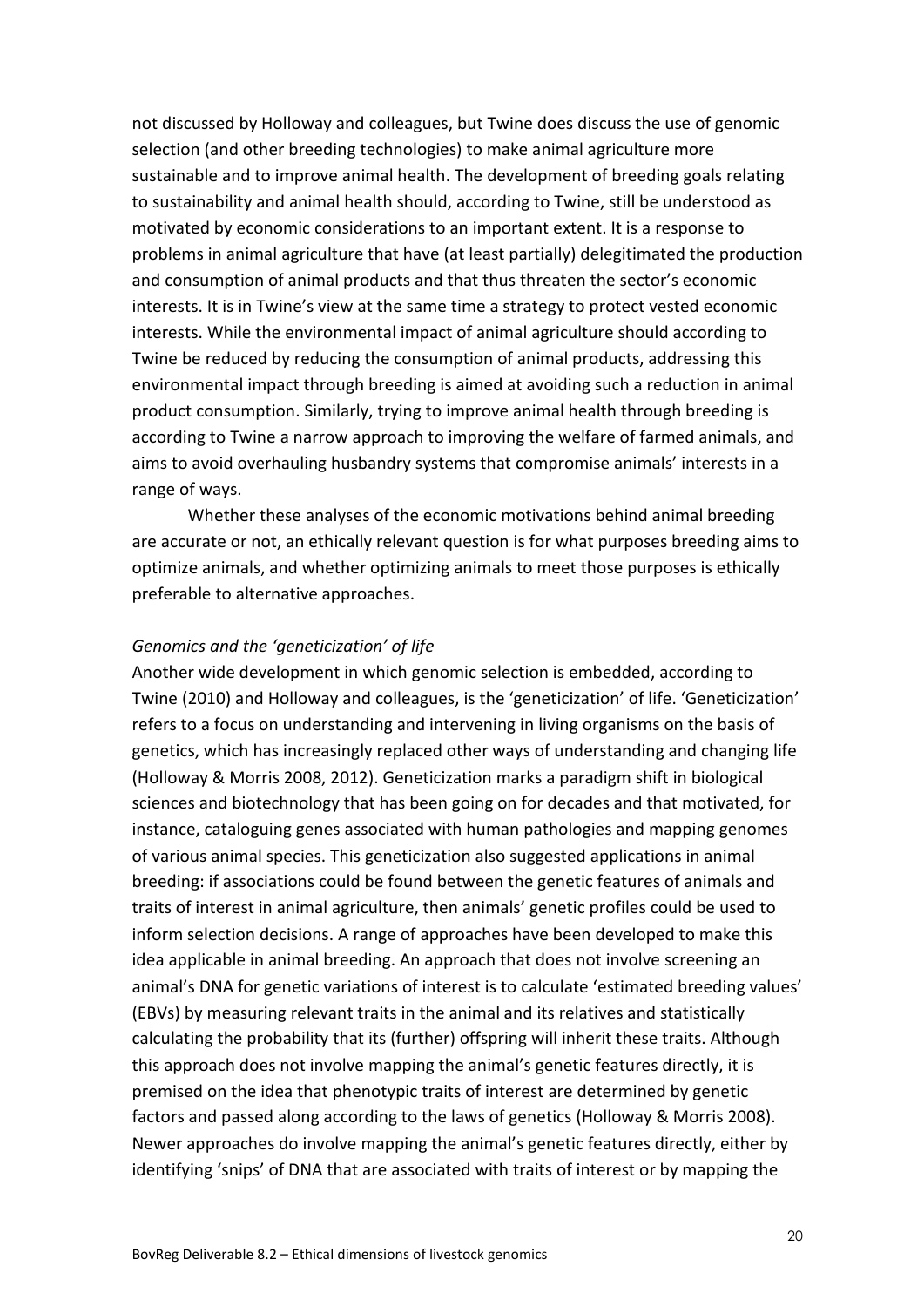full genomes of large groups of animals and making breeding predictions by drawing on known correlations between genotypic and phenotypic features (Lowe & Bruce 2019, cf. Kramer & Meijboom 2020). The term 'genomic selection' is in what follows intended to capture the latter approaches.

A first point of concern that Holloway and colleagues and Twine raise about this geneticization of life of which genomic selection is one of the more recent expressions is its reductionist understanding of animals. The implicit assumption of genomic selection is that an animal can be sufficiently understood by understanding its genetic features. DNA is perceived as 'information' that can understood and manipulated without paying much attention to the rest of the animal's body (Twine 2010). This may result in a failure to anticipate possible adverse effects of selection decisions, if these have a more complex biological cause. This problem is recently being addressed, and recognized implicitly, by attempts to incorporate insights from other 'omics' sciences into animal breeding. These omics sciences (e.g. transcriptomics and metabolomics) investigate further biological factors that regulate how an animal's genotype is expressed phenotypically (cf. Kramer & Meijboom 2020). Yet these omics sciences still aim to understand animals in terms of microscopic biological processes, and it remains to be seen whether these sciences are able to adequately integrate the different levels of animal biology that they distinguish.

A second point is that the geneticization of animal breeding has changed how animals are evaluated and which animals are valued. Although producing hierarchies of animals based on valued characteristics was also part of previous breeding approaches, genetic selection has changed which parameters are taken into breeding decisions (Holloway et al. 2011). The genetic evaluation of animals takes place at a distance from the animals themselves, behind computers running statistical software, rather than by visual inspection of and physical interaction with the animal. Although this genetic evaluation may in practice often complement rather than replace more traditional ways of evaluating animals (Holloway et al. 2011, cf. Lonkila & Kaljonen 2018), changing evaluation practices have led to different rankings of animals and to different breeding decisions. Some breeders interviewed by Holloway and colleagues (2011) use genetic evaluation as a preselection for visual inspection. Animals that would perform poorly as breeding animals according to genetic evaluation are rejected and may be killed, and the same applies to animals that pass genetic evaluation but fail the subsequent sensory inspection. Holloway and colleagues conclude that genetic evaluation through EBVs or genomics makes certain animals more 'killable'. Animals are compared relative to certain norms for genetic quality, and animals that do not meet this norm are presented and perceived as flawed (Holloway et al. 2011). Moreover, if selection decisions are not made in the proximity from animals, without seeing and feeling them, it is easier not to see them as morally considerable beings, and thus easier to consider them killable (Holloway et al. 2011). On the other hand, Holloway and colleagues also present quotes from animal breeders suggesting that animals are also considered quite killable when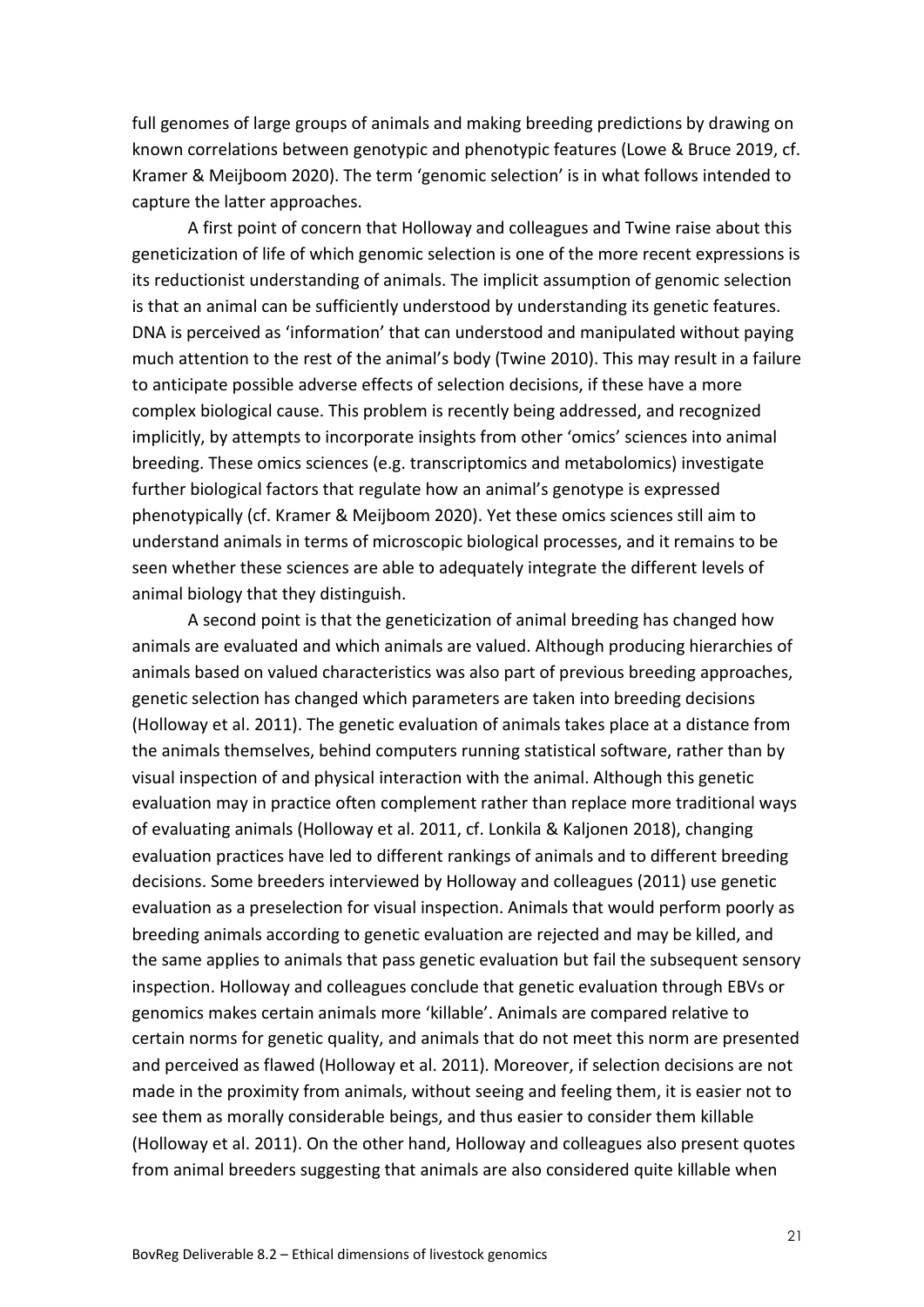they are inspected 'by the eye'. Depending on how it is used to inform breeding decisions, genetic evaluation may make certain animals less killable: some animals that would be rejected on the basis of traditional selection criteria (e.g. conformity to the breed's characteristic physical traits) may now be valued on the basis of their genetic characteristics. It is thus somewhat unclear whether *more*, *different,* or *fewer* animals have become killable to breeders because of the changed selection process. How techniques for the evaluation of animals affect breeders' view of animals as either 'valued' or 'killable' is nevertheless a relevant ethical question.

The geneticization of animals has according to Holloway and colleagues and Twine (2010) also changed relationships among humans involved in animal breeding. More particularly, and this is a third concern which they raise, the application of genetics to animal breeding is associated with a shift in authority. The practice of evaluating an animal's merit for breeding on the basis of genetic information has challenged existing ways of knowing and evaluating animals, in particular the 'traditional' approach in which animals were assessed on the basis of their ancestry records and by sensory inspection (Holloway & Morris 2008, 2012). This more traditional approach assigned authority on matters regarding animal breeding to breeders and farmers working directly with animals, who evaluated animals' breeding qualities by sensory inspection and tacit knowledge. The rise of genetic science in animal breeding, on the other hand, meant that the authority of these breeders and farmers was implicitly or explicitly questioned and that authority was assigned to scientists and breeders evaluating animals with genetics-based approaches. Because of the specialized nature of this knowledge, this claimed authority befalls a relatively small groups of scientists and breeding corporations or cooperatives, who work at a distance from the variety of farms at which their knowledge is to be applied.

However, this shift in authority is neither absolute nor uncontested (cf. Lonkila & Kaljonen 2018). The new ways of knowing and evaluating animals sometimes clash with the approach which assesses animals' qualities based on sensory inspection and ancestry records. Advocates of the latter approach may consider breeding directions based on genetic evaluation too abstract and simplified to capture the complexity of breeding with actual animals, or may object to its inherent reductionism (Holloway & Morris 2008, 2012). The pre-existence of other ways of knowing and evaluating breeding animals means that breed societies and breeding companies working with genetic types of evaluation need to enrol breeders and farmers into seeing and evaluating animals from a different perspective: breeders and farmers must come to see and evaluate animals through the lens of (quantitative) genetics (Holloway & Morris 2008). This is pursued by presenting evidence of the efficacy of the new breeding techniques and by framing the adoption of these techniques as an economic necessity: arguments referring to 'commercial realities', 'international competitiveness', the possibility of being 'left behind', and 'consumer demand' aim to establish that applying genetic techniques to optimize animals is imperative for breeders and farmers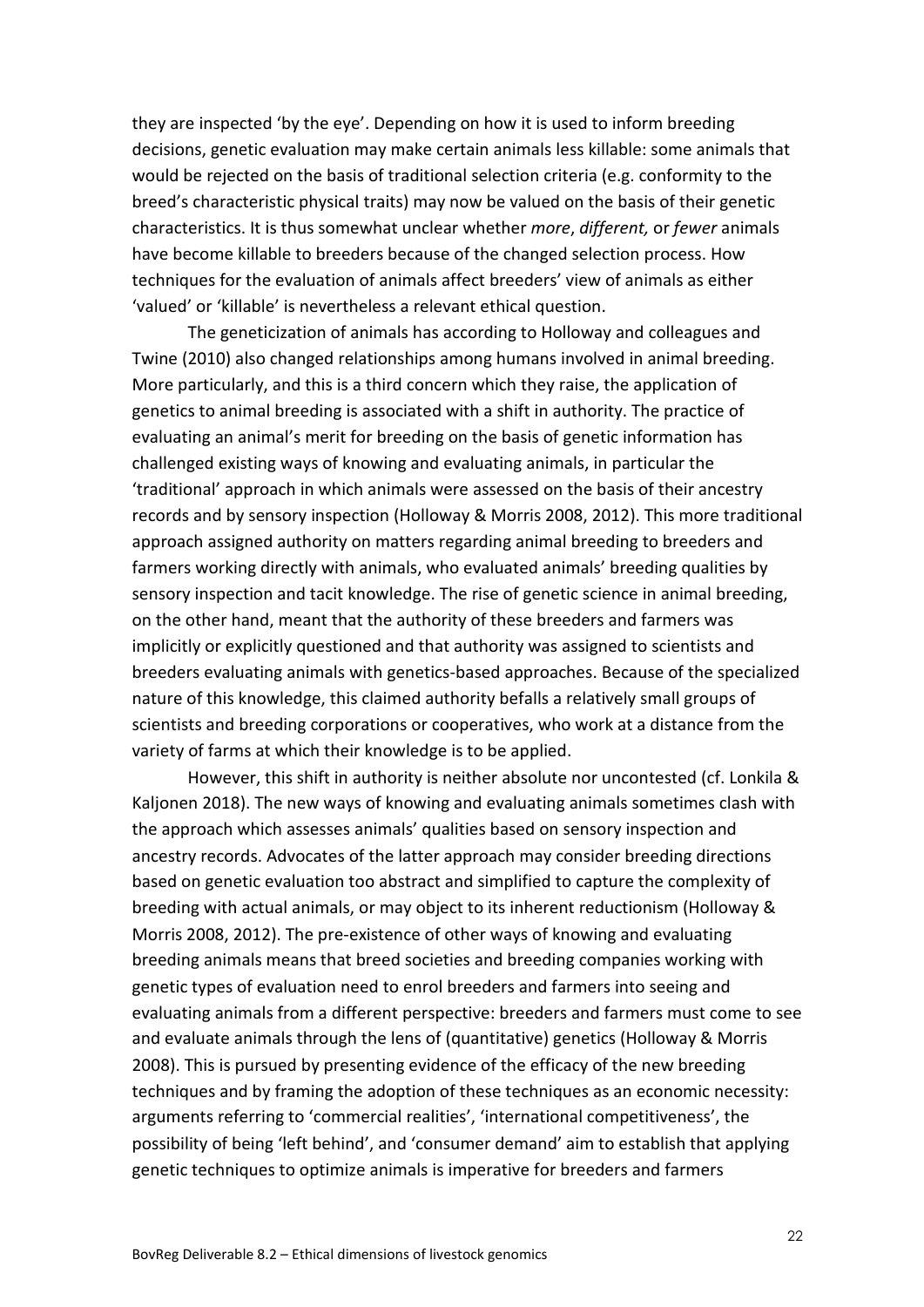(Holloway & Morris 2008). This seems to put some pressure on breeders and farmers to practice their vocation according to a genetic perspective, even though this pressure can be resisted.

The shifts in authority that occurred with the geneticization of animal breeding are also associated with shifts in power between different parties engaged in animal breeding. Genomic selection requires large databases of genotypic and phenotypic data and specialist knowledge to work with those databases (cf. Kramer & Meijboom 2020). Furthermore, genomic selection programmes draw on a wider range of technologies than only genetic sequencing technologies: technologies for phenotypic measurement and advanced reproductive technologies may be used to further improve 'genetic gain' (Kramer & Meijboom 2020, Twine 2010). Acquiring and supporting these databases, specialist knowledge, and technologies requires significant financial investments (compared, for example, to breeding programs based on visual inspection, heritage assessment, and artificial insemination). This may have been an important factor in the horizontal integration of the breeding sector, i.e. in the consolidation of a small number of large and economically powerful breeding companies and cooperatives through acquisitions and mergers (Twine 2010). While this process has been quicker and more decisive in pig and poultry breeding, some fear that there will be similar shifts in economic power in beef and dairy cattle breeding (cf. Kramer & Meijboom 2020). The specialized nature of genomic knowledge may also mean that farmers become dependent on breeding companies and cooperatives for guidance on breeding decisions, especially if farmers feel that they must yield authority on breeding decisions to more knowledgeable parties. In addition, in breeding sectors where only a few large and economically powerful companies or cooperatives remain, individual farmers may have a limited choice between suppliers and little power to influence them, for example to influence priorities in breeding programmes. Services may be offered to facilitate farmers to shape their herds according to their own views or values, such as breeding consultation services, but these will not remove farmers' dependency on authorities with respect to breeding and genetics.

#### *Strengths and limitations*

The analyses discussed in this section situate genomic selection in wider developments within and outside animal breeding. The concept of biopower has been applied to analyse how breeding approaches, including genomic selection, aim to optimize animal bodies and populations according to certain external goals and according to certain knowledge claims and techniques. The concept of geneticization has been mobilized to show that genomic selection is embedded in a wider development of understanding and intervening in living organisms on the basis of genetics. Both concepts give rise to some ethical questions regarding genomic selection. A strength of this approach is that it can identify both questions related to the novelty of genetic approaches in breeding (through the concept of geneticization) and questions related to the continuity of

23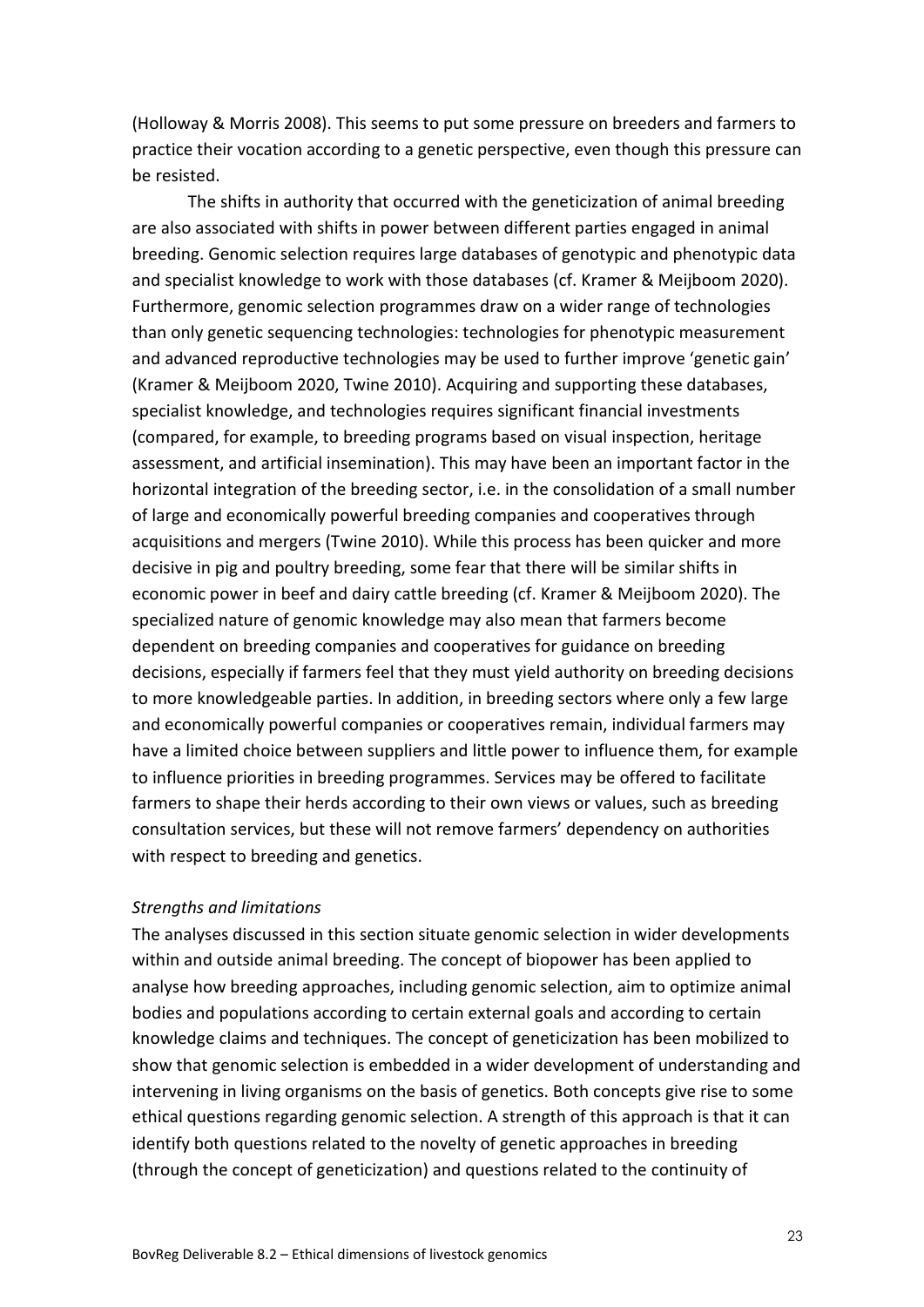genomic selection with previous breeding approaches (through the concept of biopower).

A limitation of the analyses discussed here is that the ethical relevance of the concepts of biopower and geneticization is more difficult to grasp, compared to a mainstream ethical approach such as principlism (see section B). These concepts are used descriptively to indicate how genomic selection fits into wider developments in breeding, but at the same time, they are used as a basis for ethical critique. It is not always clear when these concepts are used merely descriptively and when they are used critically, nor what the underlying (meta)ethical perspectives are that give these concepts ethical significance.

A further limitation is that these analyses engage with positive arguments for (genomic or traditional) selective breeding only to a limited extent. The concept of biopower is mobilized to formulate a fundamental critique of animal breeding, without giving a full overview of its ethical dimensions. This limits the heuristic value of these analyses: they offer unique perspectives on animal breeding, but should in a balanced heuristic analysis be complemented by further perspectives (such as those discussed in section B).

A final limitation is that it is difficult to draw actionable conclusions from ethical analyses based on these concepts. Because they raise ethical questions with respect to wider developments in which genomic selection is according to these authors embedded, a critical analysis of genomic selection based on these concepts naturally leads to a critique of animal breeding more generally. But it will be more difficult in practice to steer these wider developments than to change directions in genomic selection only. Thus, even if one were to conclude that these developments are indeed ethically problematic, it may be unclear how a transition to a more ethical situation could be achieved.

#### *Conclusions*

Ethical analyses of genomic selection based on the ideas of 'biopower' and 'geneticization' lead to different considerations than those discussed in earlier sections. These analyses embed genomic selection in wider developments within and outside animal breeding, and raises questions that relate both to the novelty of genetic selection approaches and to their continuity with previous breeding approaches. Although the ethical significance of these concepts is more difficult to articulate and appreciate than that of the concepts discussed in the previous section, and although it may be relatively difficult to identify actionable implications of those concepts, they do open up additional ethical perspectives on genomic selection.

The questions identified in the current section are presented in table 6.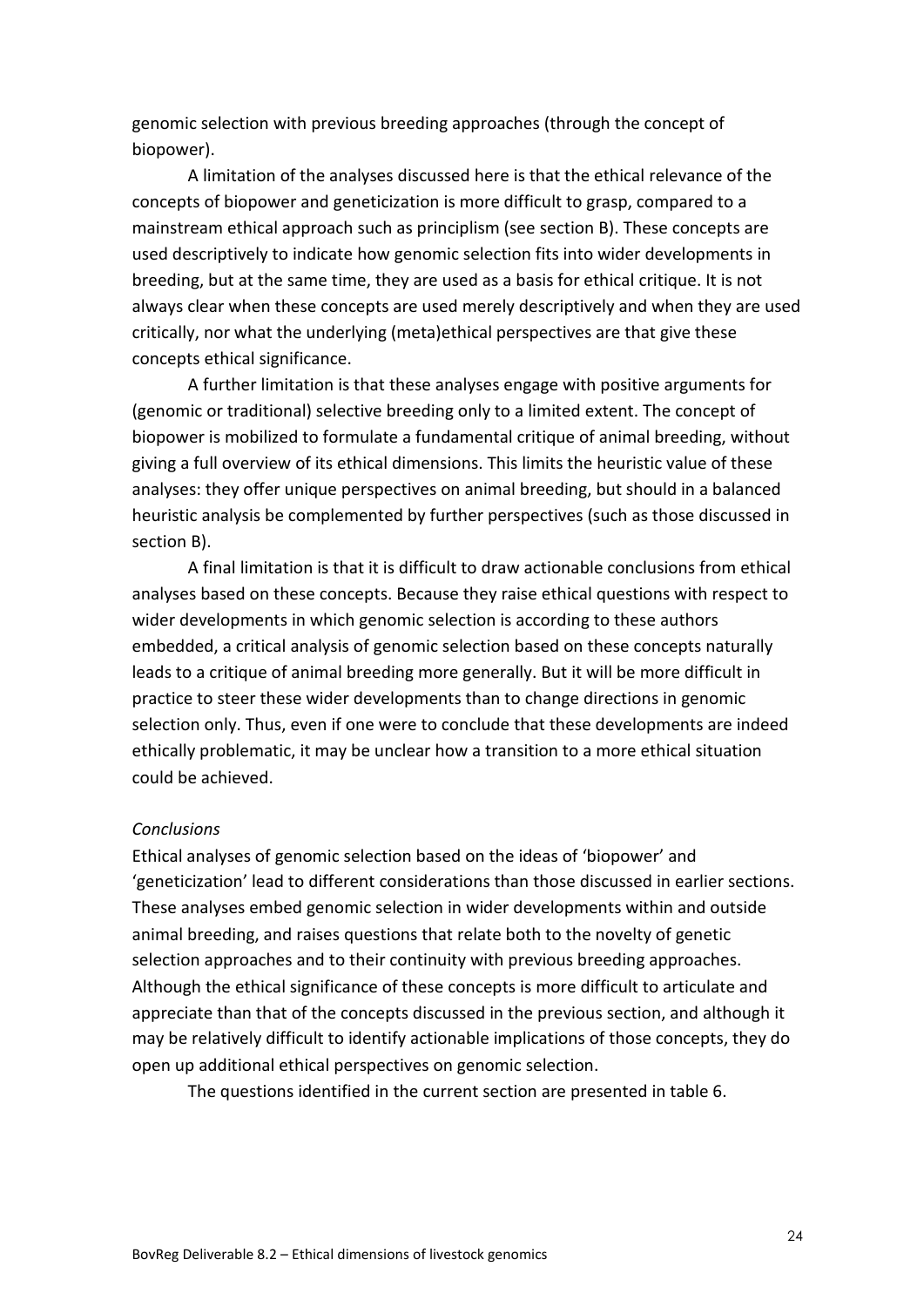| Table 6: ethically relevant questions associated with the concepts of |                                                                  |  |  |
|-----------------------------------------------------------------------|------------------------------------------------------------------|--|--|
| biopower and geneticization                                           |                                                                  |  |  |
| Biopower                                                              | What justifies aiming to optimize animal bodies and populations? |  |  |
|                                                                       | What justifies aiming to optimize animal bodies and populations  |  |  |
|                                                                       | according to particular (e.g. economic) motivations?             |  |  |
| Geneticization                                                        | Can animals be represented adequately by basic biological        |  |  |
|                                                                       | (genomic and other omics) data?                                  |  |  |
|                                                                       | Are more, different, or fewer animals 'killable' to breeders in  |  |  |
|                                                                       | genomic selection programmes?                                    |  |  |
|                                                                       | How have authority and power shifted because of genomics, and    |  |  |
|                                                                       | how are the interests of people involved in breeding affected?   |  |  |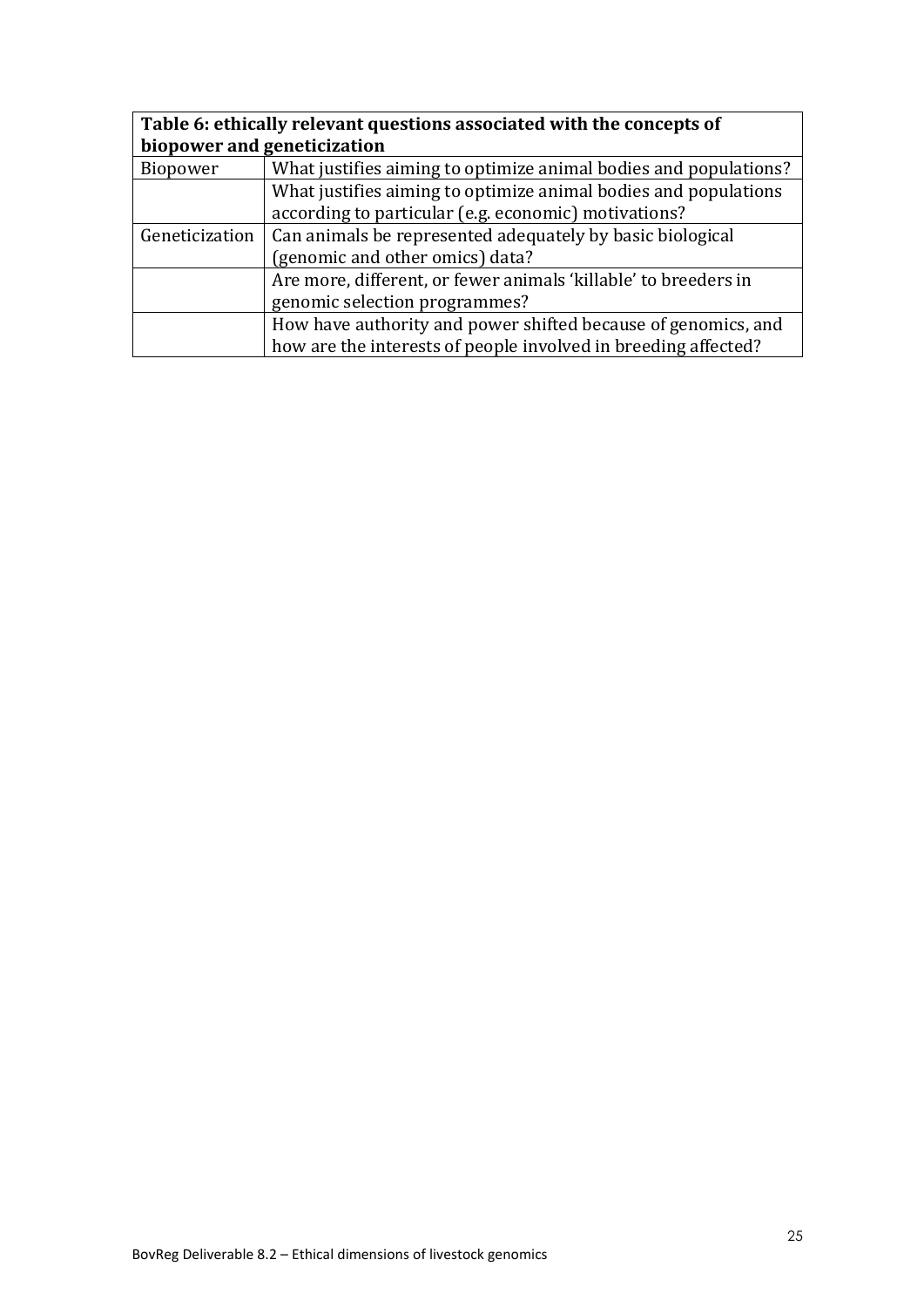#### **4. Conclusions**

This report presented ethical dimensions of genomics by reviewing some published ethical analyses on this topic. Some of the analyses reviewed had a mainly heuristic purpose (aiming to identify ethically relevant aspects genomic selection), others had a more evaluative purpose (aiming to reach an overall conclusion on the ethical desirability of genomic selection). Furthermore, some focused on the dimensions in which genomic selection is novel, others considered its continuity with previous breeding approaches.

The purpose of this report itself has been heuristic. It aimed to give an overview of considerations with respect to genomic selection that have at least some (*prima facie*) ethical appeal and therefore deserve consideration in any more evaluative ethical analysis of genomic selection. This included both considerations related to the novelty of genomic selection and concepts and questions related to its continuity with other breeding approaches. The purpose has not been to provide final assessments of the considerations identified, let alone to provide an overall ethical evaluation of the use of genomic selection.

The considerations that were identified throughout the report have been presented as concepts and questions in a number of tables (table 1, 2, 5, and 6). These tables are integrated and summarized in the following figure (figure 2). This integrated set of concepts and questions, we propose, provides an initial heuristic framework for ethical evaluations of (developments in) genomic selection. It can serve to avoid ethical evaluations that focus on a limited range of ethical considerations and leave out others – for example evaluations that focus only on benefits for humans or impacts on animals, or evaluations that consider only whether genomic selection raises new ethical issues and do not address how genomic selection relates to existing ethical issues in animal breeding.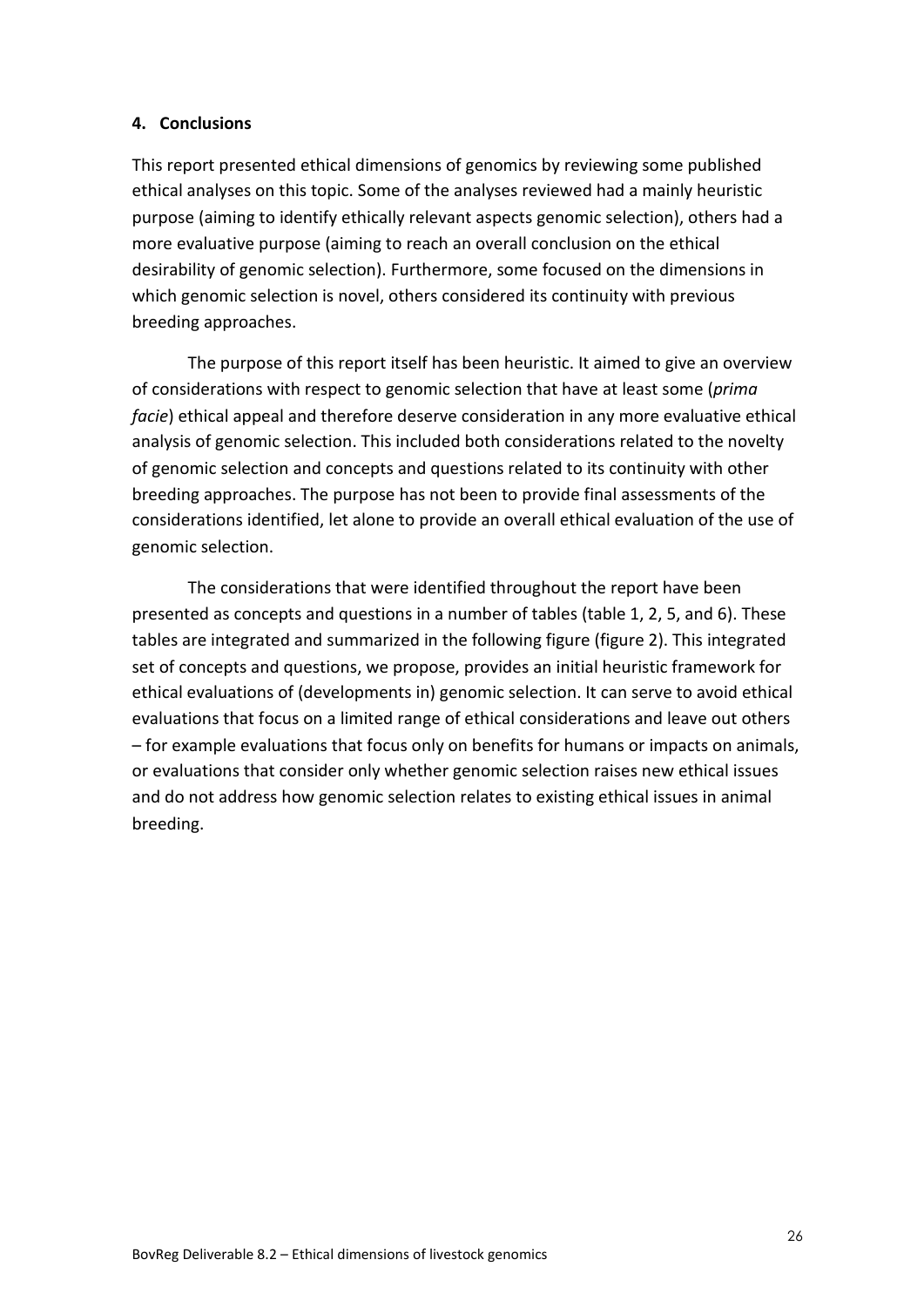| Animal ethical issues regarding GS                                                                                                       | Interhuman concerns regarding GS                                                                                                   | <b>Human objectives of GS</b>                                                                                               |
|------------------------------------------------------------------------------------------------------------------------------------------|------------------------------------------------------------------------------------------------------------------------------------|-----------------------------------------------------------------------------------------------------------------------------|
| Impacts (positive or negative) of GS on<br>animals<br>On health?<br>On welfare?<br>On telos?<br>٠<br>On naturalness?                     | Societal impact<br>Does GS serve a legitimate societal<br>interest?                                                                | Wellbeing<br>Food security and quality<br>Economic prosperity                                                               |
|                                                                                                                                          | Trust<br>Won't economic motives prevail<br>when GS is used in practice?                                                            | Autonomy/freedom<br>In animal research<br>In agricultural production<br>٠                                                   |
| Impact of GS on human-animal relations                                                                                                   | Transparency and public control                                                                                                    | In food consumption                                                                                                         |
| Do more/different/fewer animals<br>become 'killable' to breeders?<br>Are animals understood reductively<br>as determined by genetics?    | Are lay citizens aware of and able<br>to influence directions in GS?                                                               | Justice<br>Economic equity                                                                                                  |
|                                                                                                                                          | Authority<br>Does GS discredit traditional ways<br>of knowing animals?                                                             | Food sustainability<br>٠<br>Environmental sustainability                                                                    |
| Animal ethical issues regarding breeding<br>more generally                                                                               | Power                                                                                                                              | <b>Environmental objectives of GS</b>                                                                                       |
| Acceptability of optimizing animal bodies<br>and populations<br>Does optimizing animals violate their<br>integrity/dignity/moral status? | Will economically powerful<br>breeders consolidate due to GS?<br>Will farmers become more<br>٠<br>dependent on breeders due to GS? | Mitigating climate change (effects)<br>Improving efficiency<br>Reducing methane emission<br>Breeding resilient animals<br>٠ |
| Acceptability of optimizing animal bodies<br>and populations for external ends                                                           |                                                                                                                                    | Maintaining biodiversity<br>Preserving minority breeds                                                                      |

Are animals commodified to an objectionable extent?

×

• Preserving diverse landscapes

<span id="page-27-0"></span>**Figure 2: ethically relevant concepts and questions with respect to genomic selection, as identified in this report**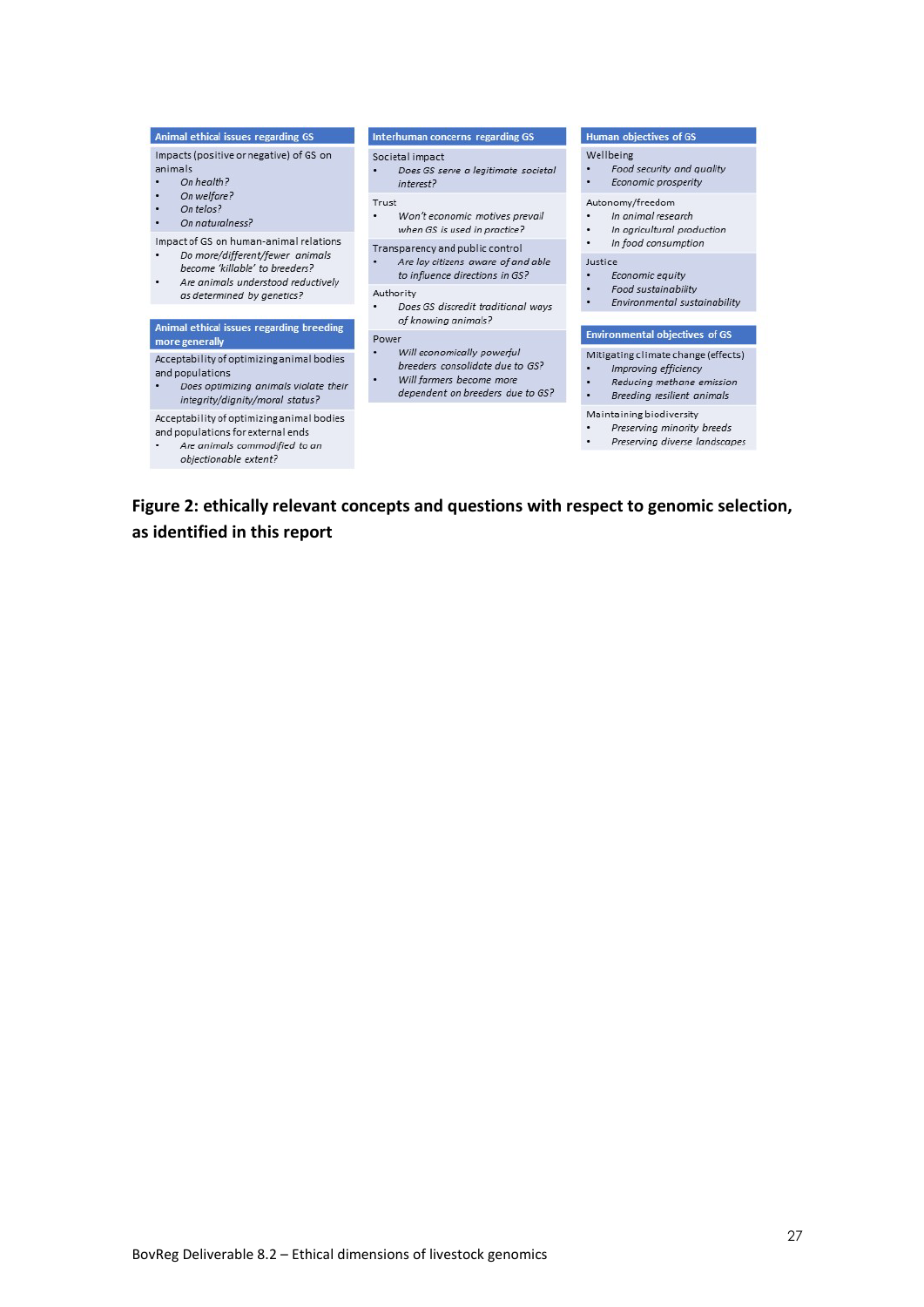#### <span id="page-28-0"></span>**5. References**

Arras, J., 2010 Theory and Bioethics. In E. N. Zalta (Ed.) The Stanford Encyclopedia of Philosophy. Available at <https://plato.stanford.edu/archives/win2016/entries/theory-bioethics/> (Date visited 22-JAN-2021)

Beauchamp, T.L. and J.F. Childress, 2001 Principles of biomedical ethics. Fifth edition. Oxford: Oxford University Press

Coles, D., L.J. Frewer and E. Goddard, 2015 Ethical Issues and Potential Stakeholder Priorities Associated with the Application of Genomic Technologies Applied to Animal Production Systems. J Agric Environ Ethics 28:231–253

European Parliament, 2018 Report on the future of food and farming. Available at: [https://www.europarl.europa.eu/doceo/document/A-8-2018-0178\\_EN.html](https://www.europarl.europa.eu/doceo/document/A-8-2018-0178_EN.html) (Date accessed 20-NOV-2020)

Foucault, M. 2018 [1976] Geschiedenis van de seksualiteit. Translated by J. Holierhoek. Amsterdam: Boom

Holloway, L., and C. Morris, 2008 Boosted bodies: Genetic techniques, domestic livestock bodies and complex representations of life. Geoforum 39:1709–1720

Holloway, L., and C. Morris, 2012 Contesting genetic knowledge-practices in livestock breeding: biopower, biosocial collectivities, and heterogeneous resistances. Environ Plan D 30: 60-77

Holloway, L., C. Morris, B. Gilna, D. Gibbs, 2011 Choosing and rejecting cattle and sheep: changing discourses and practices of (de)selection in pedigree livestock breeding Agric Hum Values 28:533–547

Kaiser, M., K. Millar, E. Thorstensen and S. Tomkins, 2007 Developing the ethical matrix as a decision support framework: GM fish as a case study. J Agric Environ Ethics 20:65–80

Kessler, A., E. Goddard and J. Parkins, 2013 Exploring factors that influence perceptions of using genomics for emission reduction in beef cattle. Conference paper presented at the 2013 annual meeting of the Agricultural and Applied Economics Association (AAEA). Doi[: 10.22004/ag.econ.150419](http://dx.doi.org/10.22004/ag.econ.150419)

Kramer, K. and F.L.B. Meijboom, 2020 The societal context of innovations in cattle genomics. Available at <https://www.bovreg.eu/wp-content/uploads/2020/12/BovReg-deliverable-8-1-v20201215-FINAL-PDF.pdf>

Lonkila, A. and M. Kaljonen, 2018 Animal bodies multiple: Practising genomic knowledge on dairy farms. Geoforum 96:198–206

Lowe, J.W.E. and A. Bruce, 2019 Genetics without genes? The centrality of genetic markers in livestock genetics and genomics. HPLS 41:50 https://doi.org/10.1007/s40656-019-0290-x

Macnaghten, P. and J. Chilvers, 2014 The future of science governance: Publics, policies, practices. Government and Policy 32: 530–548

Mepham, B., 2000 A framework for the ethical analysis of novel foods: the ethical matrix. J Agric Environ Ethics 12: 165–176

Morris, C. and L. Holloway, 2014 Genetics and livestock breeding in the UK: Co-constructing technologies and heterogeneous biosocial collectivities. J Rural Stud 33:150-160